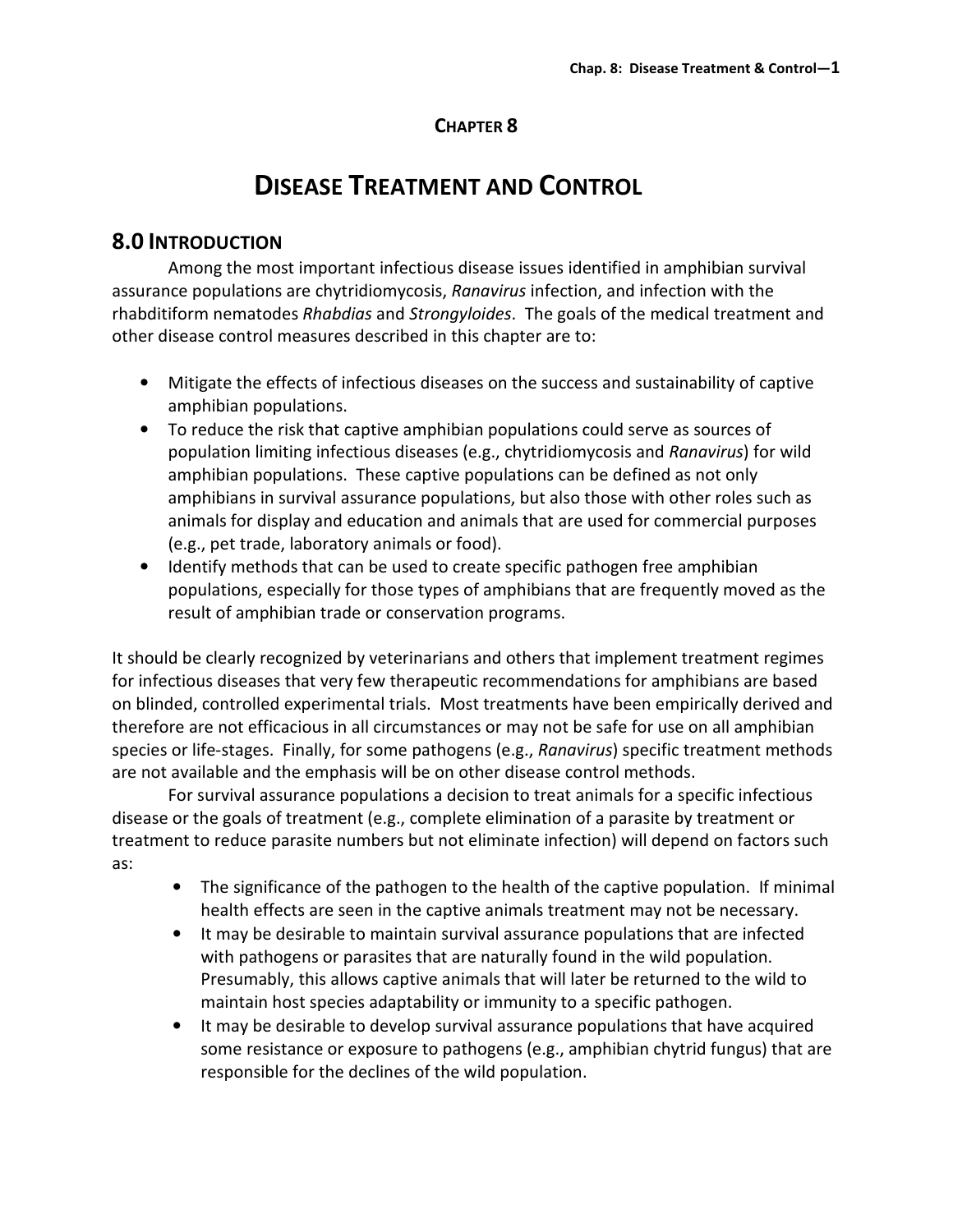• Decisions to treat an individual or population for a pathogen will also depend upon the occurrence of the disease in conspecific and contact animals, other captive populations, and in wild populations.

## 8.1 TREATMENT AND CONTROL METHODS FOR THE AMPHIBIAN CHYTRID FUNGUS

Treatment methods for the amphibian chytrid fungus are necessary for:

- Reducing morbidity and mortality in captive populations due to this infection.
- Salvage of wild amphibian populations experiencing mortality due to chytridiomycosis (Gagliardo et al., 2008).
- Reducing risk posed to both captive and wild amphibian populations by amphibians that are infected with the chytrid fungus and can introduce the fungus to new locations.
- Creation of breeding populations of amphibians that are known to be free of chytrid fungal infection (specific pathogen free). These populations can be used as survival assurance populations or for commercial purposes (e.g., food, laboratory animals and pets).

The amphibian chytrid fungus has very low host-specificity as demonstrated by identification in over 200 species and 20 families representing both anurans and caudates. While a wide range of amphibian species (probably most amphibian species) can become infected, different amphibians vary considerably in their susceptibility to the disease caused by Bd (chytridiomycosis). For many species the infection does not cause outward signs of disease (subclinical infection), but these infected animals can still act as sources of infection for species that are highly susceptible to the disease caused by Bd (chytridiomycosis). For this reason it is usually necessary to treat captive amphibians for infection when it is identified either as a cause of disease or when subclinical infections are identified using PCR testing (see Sections 6.7–6.8 and Chapter 8).

 Although successful treatment for amphibian chytrid fungus has been accomplished, there are disadvantages of all of the currently described treatment methods (Young et al., 2007; Berger et al., 2010; Woodhams et al., 2012). These disadvantages include:

- Treatments are not consistently successful across species in eliminating chytrid infection.
- There is a need for controlled experimental trials of treatment methods for chytrid infection. Most treatments have been empirically-derived and tested on a single species or only a small number of individuals. Trials that look at a variety of different amphibian species and that evaluate treatment efficacy as well as tolerance and safety between species are desperately needed. Other trials may examine combinations of different treatments (e.g., combination of heat and antifungal drug).
- Some treatment medications or treatment regimes are toxic or are not tolerated by some amphibian species or specific amphibian life-stages (e.g., tadpoles and recent metamorphs). Many reports of treatment-associated deaths are poorly documented.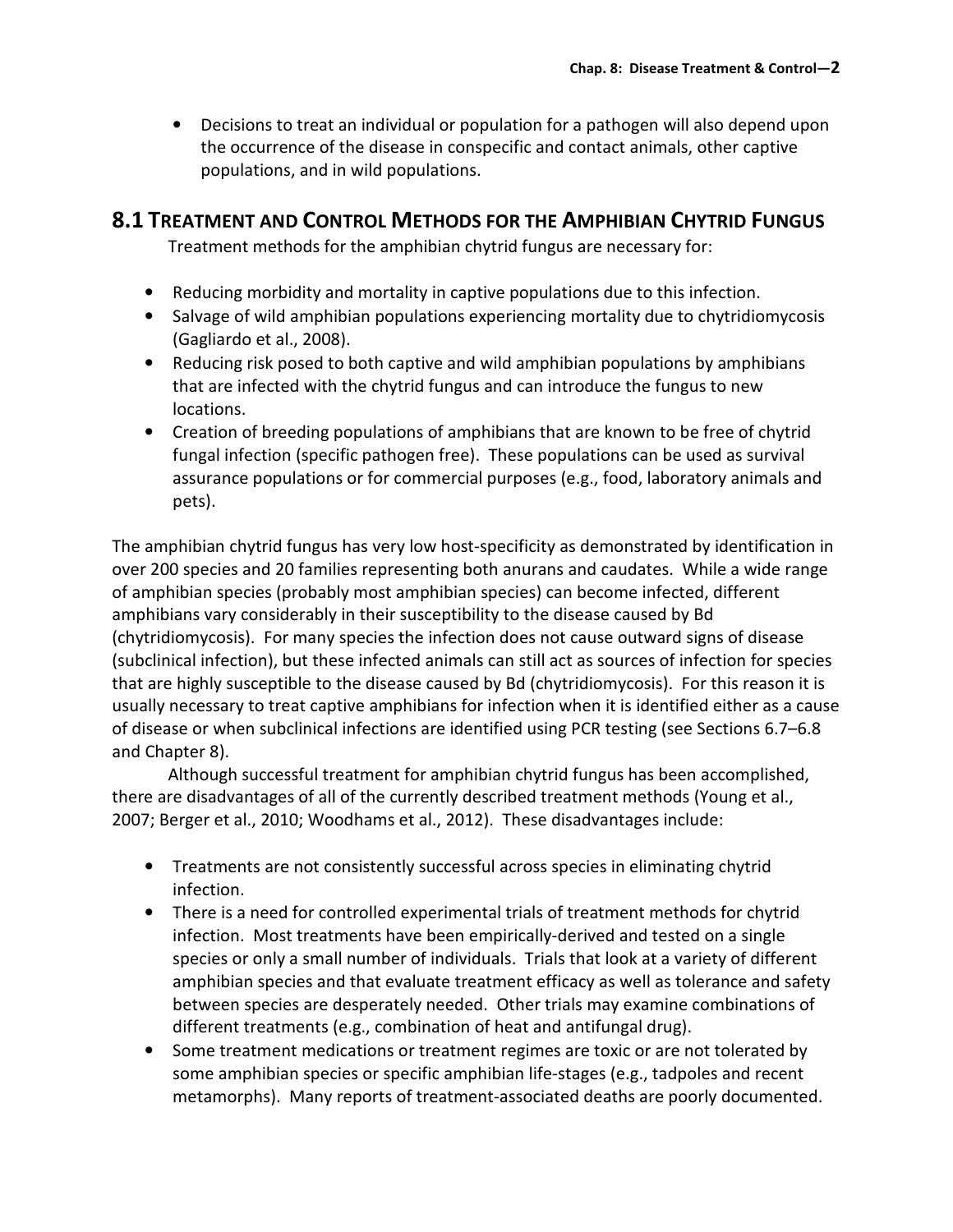- Some treatments have a potential risk to human health (e.g., malachite green; chloramphenicol).
- There are few reliable treatments for tadpoles (Garner et al., 2009).

Some general comments about all treatment methods for the amphibian chytrid fungus are:

- There are significant species and life-stage (e.g., tadpole, juvenile, and adult) differences in the ability to tolerate antifungal medication. If there is no experience with a specific medication in a species or life-stage it is advisable to first treat a small number of individuals to evaluate safety before treating a whole group of animals.
- Because the infection is located in a superficial location on the skin treatments are usually applied topically as a bath. It is important to periodically agitate the treatment solution to ensure contact of the medication with all skin surfaces (dorsal and ventral).
- Because the chytrid fungus persists in the environment it is important that animals are placed into a chytrid-fungus free enclosure after every daily treatment. See step # 1 in the itraconazole treatment protocol given below. Daily disinfection of enclosures and enclosure furniture is necessary (see Chapter 5).
- Animals should not be returned to a contaminated permanent enclosure after treatment for the chytrid fungus. Permanent enclosures need to be thoroughly cleaned and disinfected. New substrates should be used.
- Because treatments are not uniformly effective, the use of post-treatment PCR testing to evaluate animals for treatment success or failure is strongly recommended. Multiple tests may be required to be confident that animals are free of infection after treatment (see Section 7.3).
- If PCR testing is positive after the first treatment course, a second treatment course with the same or different medication or method is necessary to ensure clearance of Bd infection. Sometimes, multiple cycles of treatment and testing are needed to ensure clearance of infection.
- If treatment "failures" result in Bd positive animals after a complete treatment course, it is important to evaluate the treatment protocol for any breakdown in clean handling and disinfection techniques that might have led to reinfection during or following treatments. Poor drug efficacy may be blamed inappropriately when Bd contamination sources are not identified in the treatment protocols.
- Very little data exists on infection burden (numbers of Bd zoospores present on an animal) as it relates to treatment efficacy. Some drugs may work for animals with low infection burdens, while the same drug may not be effective in clearing more heavily infected animals. Different concentrations of the same drug or use of a different drug or combination of drugs may be required at varying infection intensity.
- If animals are sick or dying with Bd infection (chytridiomycosis) it is helpful to provide supportive care with supplemental electrolytes (Voyles et al. 2007; Voyles et al., 2009; Berger et al., 2010) and also antibiotics (e.g., Baytril). See Section 8.5 for details on formulating electrolyte supplementation solutions.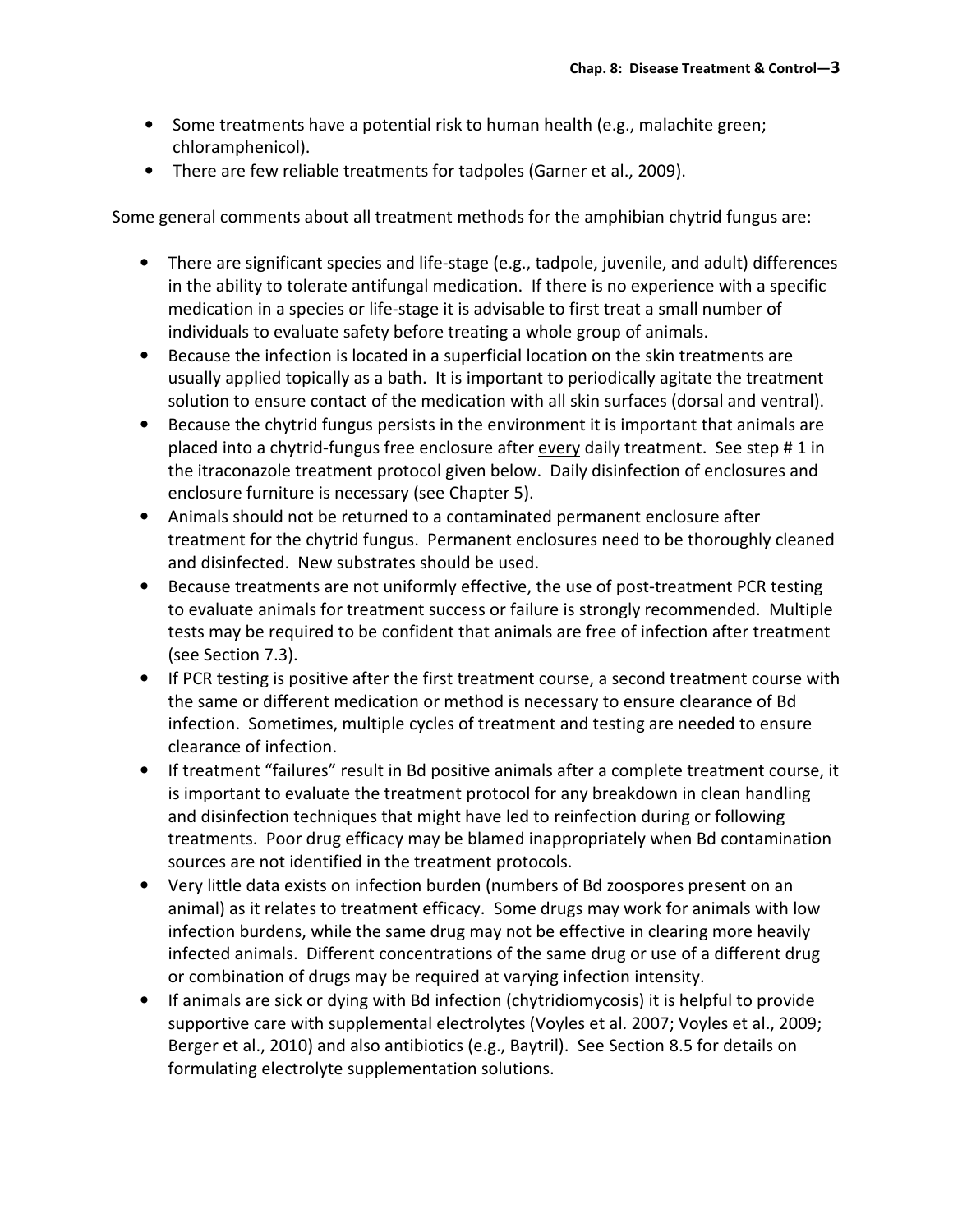• As institutions begin to broadly diagnose and treat Bd in their collections, an opportunity exists to anecdotally determine which treatment protocols prove most efficacious for which species. Collection of information including species, body size, dose used, dosing methodology, treatment period, follow-up diagnostics, results, and need for repeat treatments are helpful. It is as important to collect data on what does not work as well as what does work.

A variety of treatment methods have been described in the literature or anecdotally within amphibian conservation programs. These have been recently reviewed (Berger et al., 2010). The type of treatment selected will depend on several factors including:

- Cost.
- The availability of specific medications.
- The number of animals that must be treated.
- The known or anticipated tolerance of the species for treatments such as elevated environmental temperature or itraconazole.

Provided below is information regarding the transmission of the amphibian chytrid fungus and specifics on some of the most commonly used treatment methods.

### Transmission of the Amphibian Chytrid Fungus

 Aspects of the transmission of the amphibian chytrid fungus that are helpful in designing a treatment and control program include:

- The infective stage of the amphibian chytrid fungus responsible for transmission of infection is the flagellated zoospore. The occurrence of resistant spore or resting stage has not been clearly documented.
- While it is not recommended, it is possible to house amphibians infected with the chytrid fungus in the same room or facility as non-infected amphibians without transmission of infection. This requires careful attention to biosecurity practices (see below).
- Infective zoospores are very susceptible to dessication (complete drying) therefore transmission usually requires moist or wet materials and tools or animal-to-animal contact (Johnson and Speare, 2003; Piotrowski et al., 2004)
- The chytrid fungus has been shown to survive in deionized water for 3–4 weeks, sterilized lake water for 7 weeks, moist river sand for 3 months, and bird feathers for up to 3 hours (Johnson and Speare, 2003; Johnson and Speare, 2005).
- Biosecurity practices that are helpful for controlling infection and transmission are:
	- o Avoid the transfer of animals, moist or wet substrates (e.g., soil, gravel, moss, plants), cage furniture or water between different enclosures. Disinfect tools and equipment between uses in different enclosures.
	- $\circ$  Follow recommendations for hygiene, work-flow patterns and enclosure sanitation in Sections 4.9–4.12 and Chapter 5.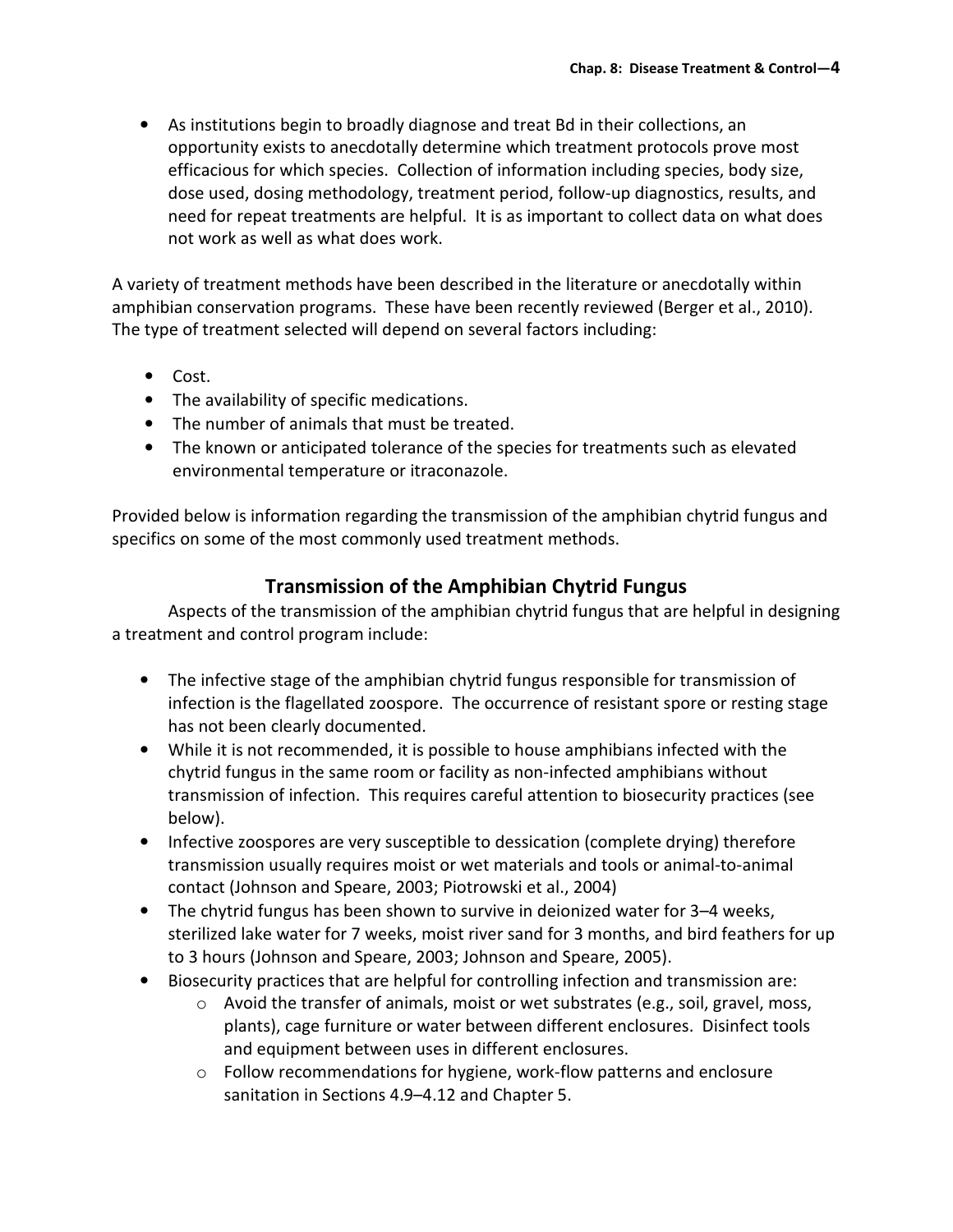$\circ$  Use disinfection practices for enclosures and equipment that are known to kill the amphibian chytrid fungus. See Chapter 5.

## Itraconazole Treatment

The azole-type antifungal drug itraconazole is commonly used in zoos and amphibian conservation programs for treatment of chytridiomycosis in postmetamorphic amphibians (Nichols et al., 2000; Forzan et al., 2008; Gagliardo et al., 2008; Pessier,2008; Tamukai et al., 2011). There are some controlled clinical trials to support the use of itraconazole, however, these trials have been based on small numbers of animals or just a small number of species (Nichols et al., 2000; Lamirande and Nichols, 2001; Garner et al., 2009).

Advantages of itraconazole include:

- Successful use in several amphibian conservation programs. In the United States captive breeding programs for the Wyoming toad (Anaxyrus baxteri) and the Puerto Rican crested toad (Peltophryne lemur) have used this medication extensively. Use of itraconazole in a rescue operation of a variety of Panamanian amphibian species appears to be well-tolerated (Gagliardo et al., 2008).
- Itraconazole may have an advantage over other azole antifungal drugs because in mammals it becomes concentrated and persists in keratinized tissues such as the skin. This has not been proven for amphibians.
- The daily treatment application is for a short period of time (5–10 minutes).
- Fewer human safety concerns compared to some other described treatment methods.

Potential disadvantages of itraconazole are:

- The treatment protocol that has been most frequently used for post-metamorphic amphibians in captive amphibian programs is toxic to tadpoles and some recently metamorphosed frogs. This standard protocol using a 0.01% itraconazole solution should not be used in these life-stages. An alternative protocol using a substantially lower concentration of itraconazole was tolerated by Alytes muletensis tadpoles, but resulted in skin depigmentation (Garner et al., 2009).
- There is variation in how postmetamorphic animals tolerate treatment with the standard 0.005 - 0.01% itraconazole protocols. There have been anecdotal reports of treatment-associated anorexia, corneal ulcers, kidney disease and deaths in some species (especially ranid frogs). When working with novel species or life-stages, treatment should be tested and evaluated carefully before widespread application.
	- $\circ$  Observations of adverse effects have not been consistent and the same species may tolerate treatment well at one facility and have a negative treatment outcome at a different facility. Factors influencing treatment outcome could include severity of disease prior to treatment; variation in how treatment medication is formulated or applied; and idiosyncratic drug reactions.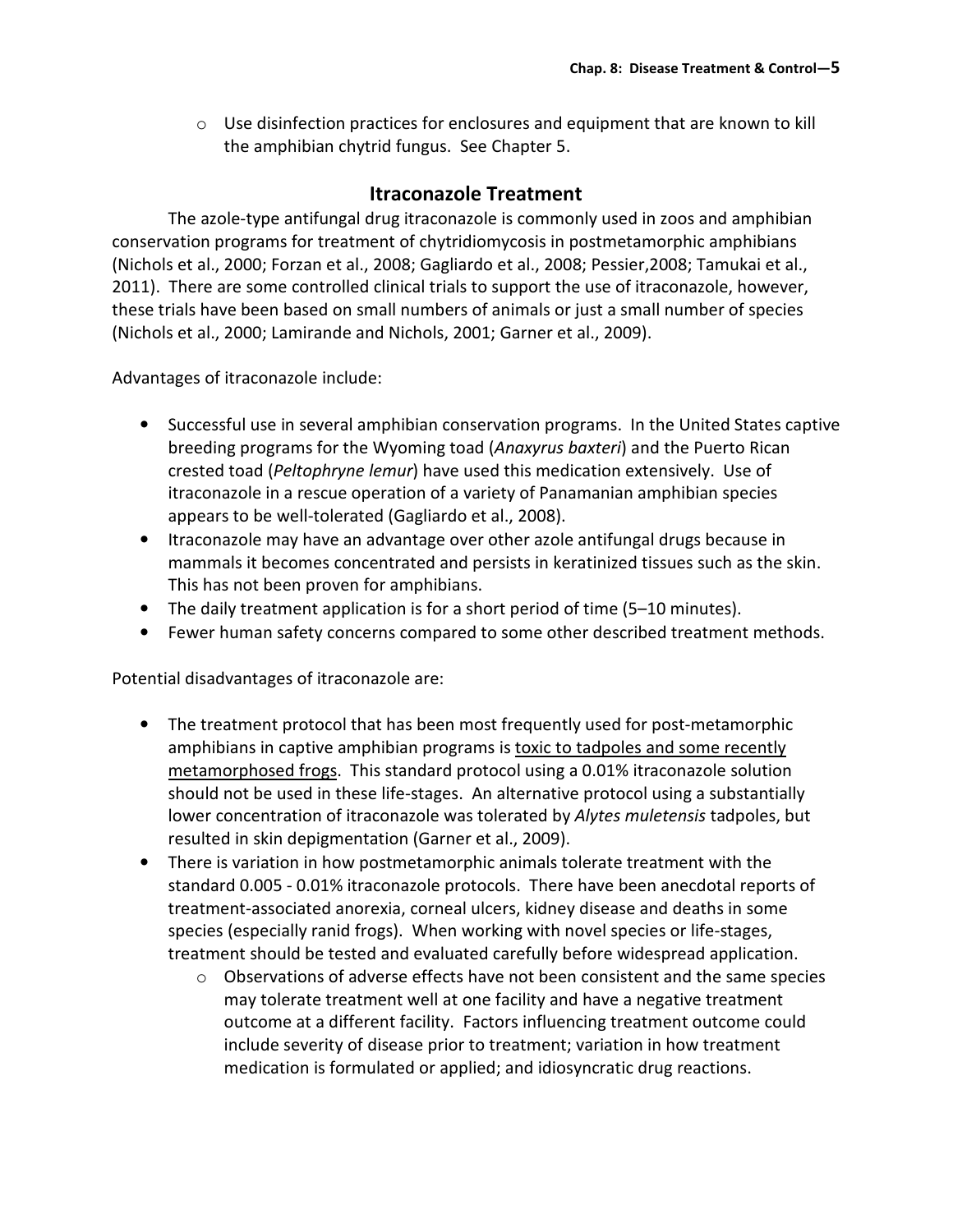- $\circ$  The cause of treatment-associated deaths could also include factors related to the formulation of itraconazole. To achieve solubility of the drug in an aqueous form the commercial oral solution is very acidic. Low pH may result in skin irritation or osmotic dysfunction and this may be difficult to tolerate for animals that are already osmotically compromised because of disease or for totally aquatic forms such as tadpoles. Use of less concentrated itraconazole solutions or application of treatment in solutions with buffering capacity such as amphibian Ringer's solution may be helpful.
- Some of the azole-type antifungal drugs (like itraconazole) decrease synthesis of steroid hormones such as testosterone or corticosteroids which could impact reproductive viability. For itraconazole these side effects are minimal in mammals, but effects in amphibians have not been studied. Some amphibians undergoing itraconazole treatment have subsequently successfully reproduced in assurance populations (Wyoming Toad, Panamanian Golden Frog, Puerto Rican Crested Toad).
- The commercially available itraconazole oral solution is expensive and treatment of large numbers of animals may be cost-prohibitive.



Figure 8.1—A hylid frog (Hyloscirtus colymba) from Panama showing symptoms of a clinical case of chytridiomycosis that was contracted in the wild. Photo by E. Baitchman.

#### ITRACONAZOLE TREATMENT PROTOCOL

 The itraconazole treatment protocol most often used in amphibian conservation programs was developed in small trials with captive dendrobatid frogs at the Smithsonian National Zoo (Nichols et al., 2000; Lamirande and Nichols, 2002). The protocol was empirically derived and subsequently applied to a variety of amphibian species in captive settings. Uses have included treatment of animals sick with chytridiomycosis, treatment of animals subclinically infected with the amphibian chytrid fungus and for prophylactic treatment of high risk animals prior to hibernation, shipment, breeding, translocation or reintroduction to the wild.

 The original protocol used a compounded suspension of itraconazole diluted in 0.6 % NaCl (saline) daily for 11 days. Subsequently, many variations of the protocol have emerged and most use a commercially available 10mg/ml (1%) oral solution of itraconazole (Sporanox ®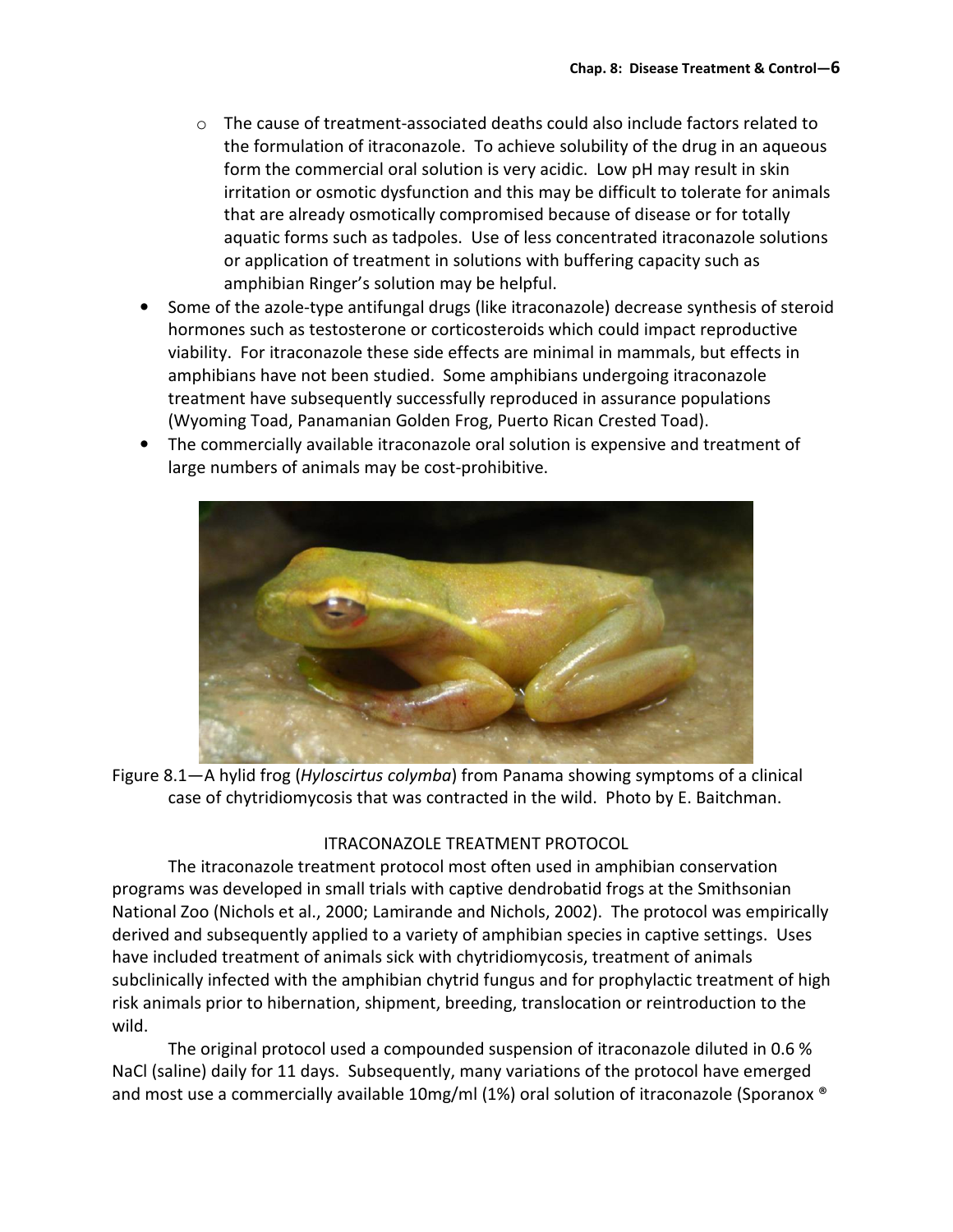Oral Solution; Itrafungol ® Oral Solution) to make a 0.005% or 0.01% treatment solution by dilution in amphibian Ringer's solution. The authors of this manual feel enough evidence and personal experience exists regarding treatment safety and efficacy to recommend primary usage of the 0.005% solution for the majority of cases. It may be that certain species or higher infection intensities may require use of the 0.01% concentration.

The following protocol is recommended:

- 1. During the treatment period animals are kept in enclosures that are easy to disinfect. Options include temporary enclosures made from plastic food storage containers ("Tupperware®"), inexpensive plastic animal enclosures ("Pet Pals®"), glass aquariums, and large plastic storage containers ("Rubbermaid®").
	- Temporary enclosure substrates should be disposable (e.g., paper towels, moist sphagnum moss) and changed daily.
	- Temporary enclosure cage furniture (e.g., hide boxes) should be made of easily cleaned and disinfected material. These should be disinfected daily.
	- It is helpful to have 2 sets of enclosures and cage furniture that are alternated between days of treatment. After animals receive treatment they are placed into the clean enclosure that had been disinfected the previous day (see below).
- 2. If there is no previous experience using itraconazole in the species or life-stage (e.g., tadpole, juvenile, or adult) that is being treated, the treatment protocol should be tried on a small number of animals to evaluate safety before treating a large group of animals. This may not always be possible in situations with sick and dying animals. Consider treating species of unknown risk with lower concentrations of itraconazole (see # 3 below).
- 3. The itraconazole treatment solution is prepared fresh daily. The commercially available 10mg/ml (1%) oral solution of itraconazole (Sporanox ® Oral Solution; Itrafungol ® Oral Solution) is diluted in amphibian Ringer's solution (see Section 8.5 for recipe) to make a 0.005% treatment solution. Do not use this treatment solution on tadpoles (lower concentrations of itraconazole may be safe, see below).
	- To make each 100 ml of treatment solution, add 0.5 ml of 10mg/ml itraconazole to 99.5 ml of amphibian Ringer's solution (to make 1 liter of treatment solution add 5 ml of 10mg/ml itraconazole to 995 ml of amphibian Ringer's). This is equivalent to 50mg of itraconazole per liter of treatment solution. (To create a 0.01% solution, add 1ml of 10mg/ml itraconazole to 99ml Ringer's, or 10ml of 10mg/ml itraconazole to 990ml of Ringer's).
	- A recent case report documents successful use of 0.005% solution in naturally infected Wyoming toads (Anaxyrus baxteri) and White's tree frogs (Litoria caerulea) (Jones, et al., 2012).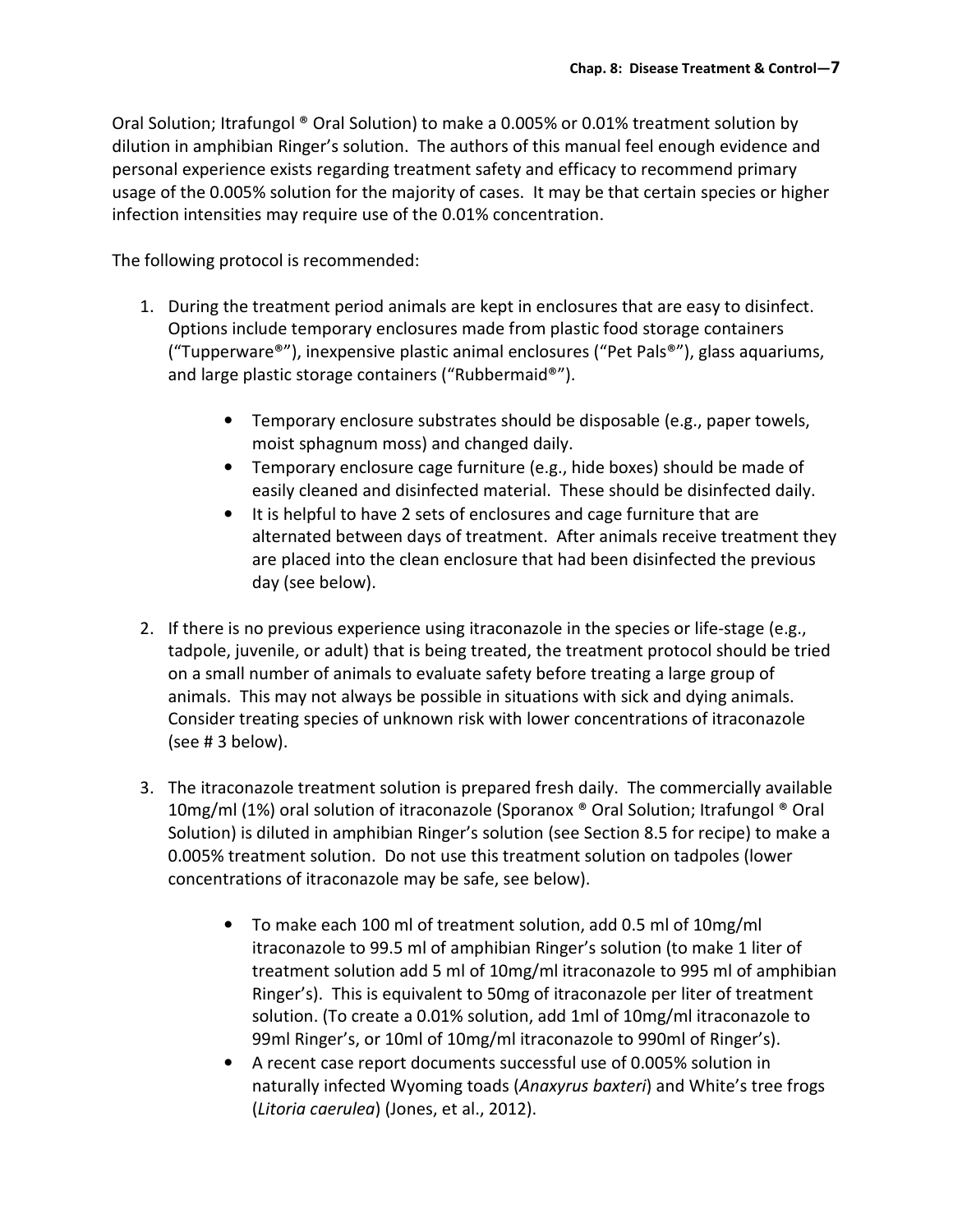- A single experimental trial successfully treated tadpoles of the Midwife Toad (Alytes muletensis) with a very low concentration of itraconazole (0.5–1.5 mg itraconazole per liter of treatment solution). However, these tadpoles lost skin pigmentation and therefore the long-term safety of this treatment for tadpoles is unknown (Garner et al., 2009). This very low dose is not suggested for post-metamorphic animals at this time.
- 4. The itraconazole bath treatment is applied for 5 minutes once daily for 10 consecutive days.
	- The use of plastic bags with a zipper-type closure (e.g., Ziploc®), disposable plastic cups (Forzan et al., 2008) or disposable plastic food containers are helpful for the application of the itraconazole baths. The small volume required for these containers reduces the amount of treatment solution needed. The use of the plastic bags has appeared to reduce the stress of treatment for some animals.
	- The itraconazole solution will turn white or "milky" when added to the amphibian Ringer's solution. Some animals will react when placed in the treatment solution and try to escape from the bath (this may reflect skin irritation). If extreme reactions are noticed use of a lower concentration of itraconazole solution or an alternate treatment strategy is considered.
	- The treatment solution should cover the ventral skin surfaces and extend approximately half way onto the lateral body surfaces. Animals should not swim or float in the treatment solution (except for totally aquatic amphibian species).
	- The treatment container is periodically agitated to ensure that the treatment solution reaches all skin surfaces (dorsal and ventral). Discourage animals from climbing onto the sides of the treatment container to escape the treatment solution.
	- Protocols vary as to whether animals are rinsed (with clean filtered water or fresh amphibian Ringer's solution) following the itraconazole bath. Prolonged exposure without rinsing may provide additional benefit of increased contact time of the drug with Bd zoospores, while it may also prolong negative effects such as skin irritation or adverse reactions in sensitive species.
	- After each daily treatment animals are returned to a clean and previously disinfected enclosure (see # 1 above).
- 5. A single 10 day treatment cycle is not always effective in eliminating infection with the amphibian chytrid fungus. A second treatment cycle and occasionally multiple treatment cycles might be required to clear animals of infection. Some possible causes of treatment failure include:
	- Failure to disinfect animal enclosures after each daily treatment application.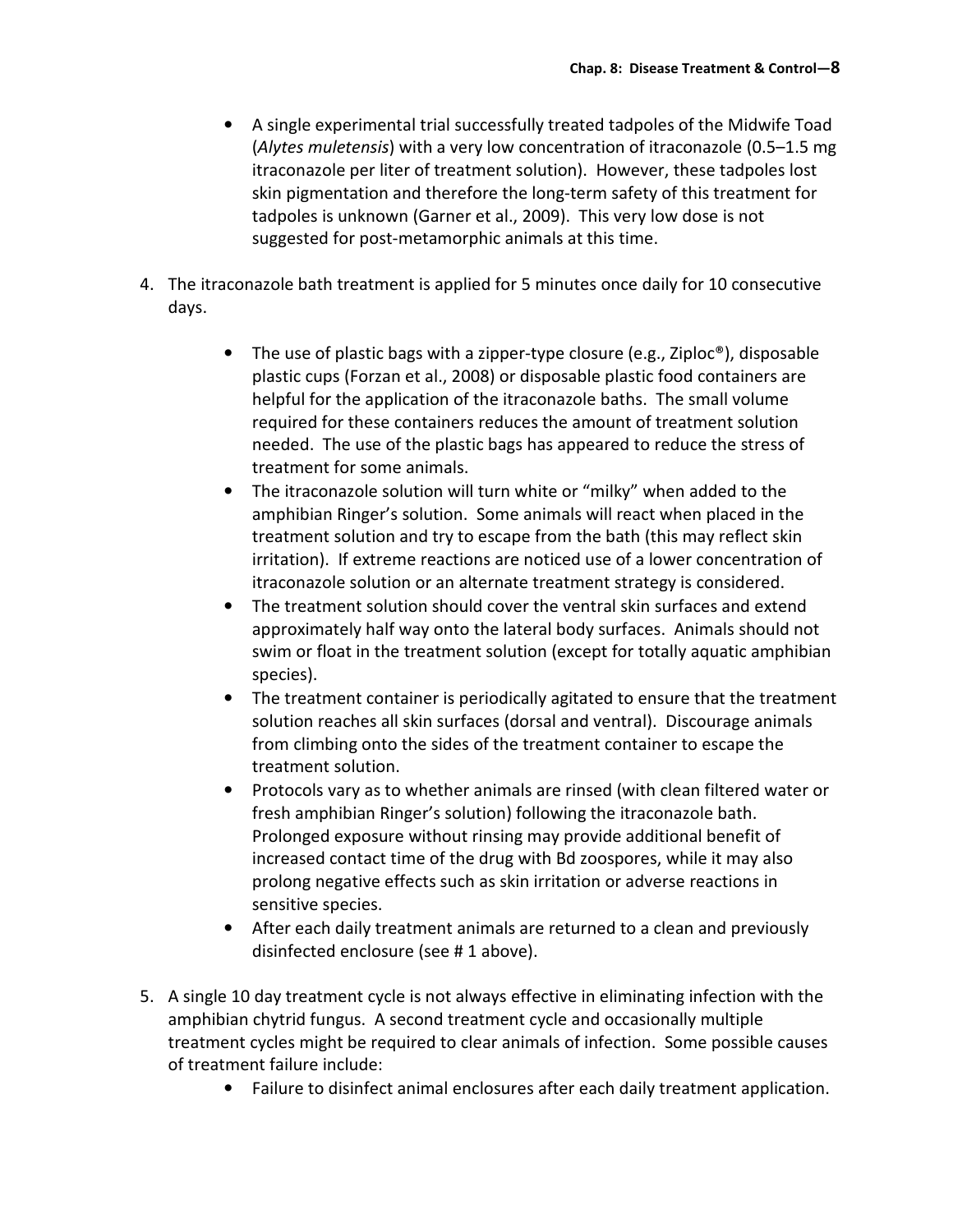- Failure to disinfect treatment containers after daily treatments, or use of treatment containers that can harbor waste water in crevices even after cleaning (such as curled edges on disposable plastic cups).
- Failure to adhere to good biosecurity pactices, such as touching "clean", or freshly treated frogs after touching "dirty", Bd contaminated waste water, supplies, or animals.
- Failure to exercise strict quarantine and isolation procedures during treatment and post-treatment testing cycles; e.g., introduction of new untreated animals in the same room as treated animals.
- Failure to agitate the treatment solution to ensure that all skin surfaces are coated with medication or allowing animals to escape from the treatment solution (e.g., climbing on the side of the treatment container).
- If compounded itraconazole suspensions are used instead of the commercially-available 10mg/ml oral solution, the itraconazole may come out of solution and settle on the bottom of the treatment container. Frequent agitation and mixing may be required for treatment solutions made from itraconazole suspensions.
- 6. Field application of the itraconazole treatment protocol can easily be done and can increase survival of animals from a Bd-positive environment that are being collected for conservation assurance colonies. Animals that are Bd-positive when captured may rapidly develop clinical illness due to stress-induced immunosuppression. Those animals that are captured on the first days of a multi-day expedition may especially be at risk of developing irreversible disease by the time all are brought back to the primary quarantine and treatment facility. In known Bd-positive regions, beginning the treatment protocol within the first 24 hrs of capture can markedly increase overall survival rates.
	- Sealable disposable plastic bags, disposable plastic cups, and itraconazole stock solution are easily carried in to the field.
	- Local water sources may be used to prepare the diluted treatment solution by using portable water filtration devices that include 0.5 micron filters or smaller, to remove Bd organisms from the water source. Portable water filtration devices made for producing potable water for hikers are readily available at outdoor supply retailers.
	- Carrying amphibian Ringer's stock solution and antibiotics in to the field will also allow supportive treatment of animals that are found already clinically ill in heavily affected areas.

## Chloramphenicol Treatment

 The antibiotic chloramphenicol, typically used as an antibacterial agent, has been shown to be active against the Bd fungus. It has been reported to clear subclinincal Bd-infected Litoria caerulea and was used successfully as part of a multi-modal treatment protocol in a small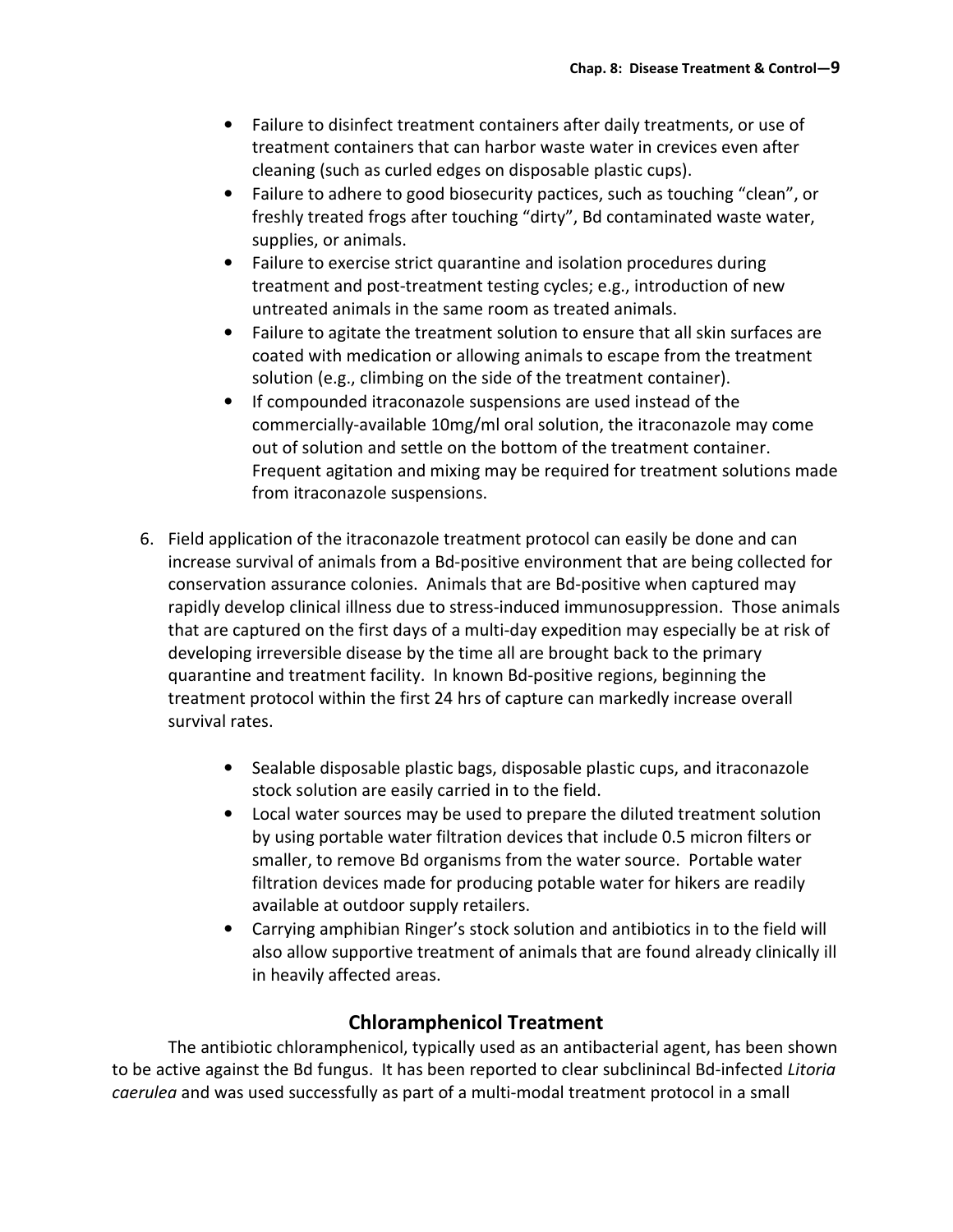number of terminally ill Bd-infected L. caerulea (Young et al., 2012). Three moribund L. caerulea were cleared of large infection burdens (>10,000 zoospore equivalents) using chloramphenicol and increased ambient temperature, while isotonic fluids were adminstered to address dehydration and electrolyte derangements.

Potential advantages of treatment with chloramphenicol are:

- Treatment appears to be well-tolerated by both tadpoles and adult frogs even when animals are kept continuously in treatment solution for several weeks.
- Application by continuous immersion is very convenient for treatment of totally aquatic amphibian species and tadpoles.
- Treatment is inexpensive compared to itraconazole.
- Antibacterial action of chloramphenicol may provide an additional spectrum of protection against secondary bacterial infections.

Potential disadvantages to the use of chloramphenicol:

- The reported treatment protocol requires that animals be continuously exposed to the treatment solution for 2–4 weeks. This can be tolerated by many aquatic or semiaquatic amphibian species, but terrestrial amphibian species (e.g., toads) could have problems with osmoregulation and fluid balance under these conditions. Experimental trials with terrestrial amphibian species are needed before placing these animals into an extended bath treatment protocol.
- Treatment protocol potentially requires daily handling of animals for up to 28 days, which may be stressful for some species. Practicality of feeding some species in a bath environment for that long also deserves consideration.
- Chloramphenicol is rarely associated with bone marrow suppression and aplastic anemia in cats and human beings. This may raise occupational health regulatory concerns in some countries. Workers treating amphibians with chloramphenicol should use precautions to avoid exposure to the treatment solution. The use of drugs such as florfenicol which are related to chloramphenicol but do not have human health concerns should be evaluated experimentally for use in the treatment of chytridiomycosis.

#### CHLORAMPHENICOL TREATMENT PROTOCOL

• The treatment solution is made from reagent grade chloramphenicol (chloramphenicol C0378; Sigma-Adrich, St. Louis, MO). A stock solution is made by adding 200 mg of chloramphenicol powder to 1 liter of hot water. One part of the stock solution is diluted in 9 parts water to make the treatment solution (e.g., 100ml of stock solution added to 900 ml of water to make 1 liter of treatment solution). The treatment solution contains 20mg per liter (20ppm) of chloramphenicol.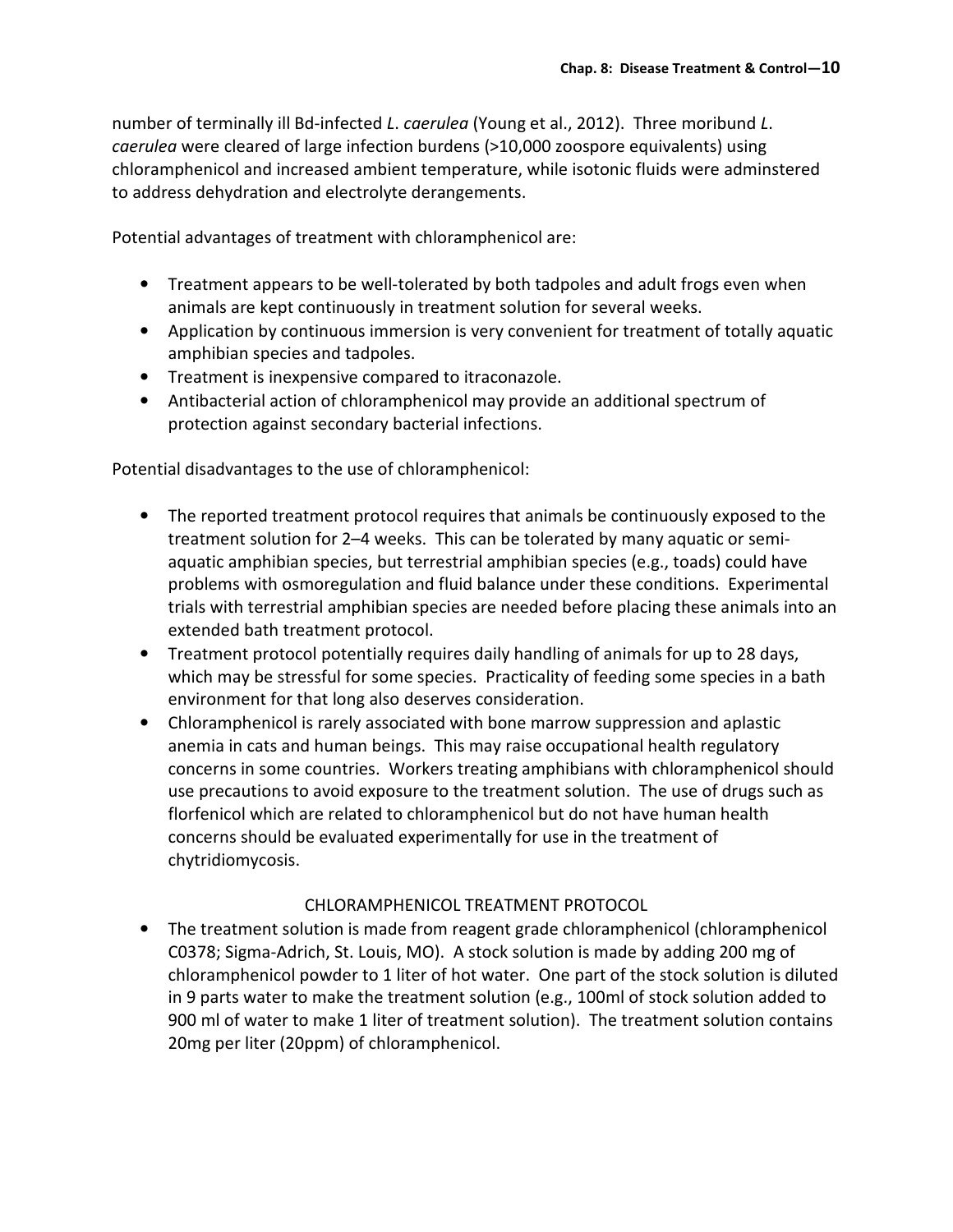- Animals are placed into a shallow bath of treatment solution for 2–4 weeks and must have constant exposure to the treatment solution. The treatment solution is changed daily.
- At the conclusion of treatment, PCR testing as described below is suggested to confirm elimination of infection.

## Elevated Environmental Temperature

 The use of elevated environmental temperature to treat infection with the amphibian chytrid fungus exploits the inability of the fungus to grow at higher temperatures (maximal growth at  $17-25^{\circ}$ C). In a pilot study, juvenile Green Tree Frogs Litoria chloris experimentally infected with the chytrid fungus and held for 16 hours at 37 $^{\circ}$ C were cleared of infection while most animals held at 20<sup>o</sup>C died of chytridiomycosis (Woodhams et al., 2003). Use of 32<sup>o</sup>C by continuous exposure was reportedly effective in clearing Western Chorus Frogs Pseudacris triseriata of infection (Retallick et al., 2007).

- As with other treatment methods temperature elevation has been inconsistently effective between species. It is not recommended as the sole method of treatment in most cases. Use of temperature elevations in combination with another treatment method (e.g., itraconazole or chloramphenicol) is suggested.
- Not all amphibian species can tolerate the higher environmental temperatures (37 $^{\circ}$ C) needed for rapid elimination of infection by application of heat. However, use of lower temperatures that still exceed the ideal growth temperatures of the fungus might still aid in clearing of infection. For instance, Mixophyes fasciolatus inoculated with the chytrid fungus and housed at 27 $\mathrm{^o}$ C had no evidence of infection by 98 days postinnoculation (Berger et al., 2004).
- When considering temperature as a treatment method for Bd, it is important to maintain animals at a constant rather than intermittent temperature elevation. (Young et al., 2007).
- Additional experimental trials using heat to eliminate infection with the amphibian chytrid fungus are needed. Heat treatment may be useful in combination with other treatment methods.

### Other Treatment Methods

 Several other treatment methods are described or are used anecdotally. These have been recently reviewed (Berger et al., 2010). Some of these methods have significant disadvantages.

• Azole antifungal medications other than itraconazole. Protocols using miconazole and fluconazole have been described (Nichols et al., 2000; Berger et al., 2010), but are not in wide use or have had marginal efficacy. Voriconazole has shown potential as a treatment option. One study (Martel et al., 2011) cleared low-density infection burdens  $(17.8 + / - 15$  Bd genomic equivalents) from midwife toadlets (Alytes cisternasii) using topical spray of a 1.25 μg/ml voriconazole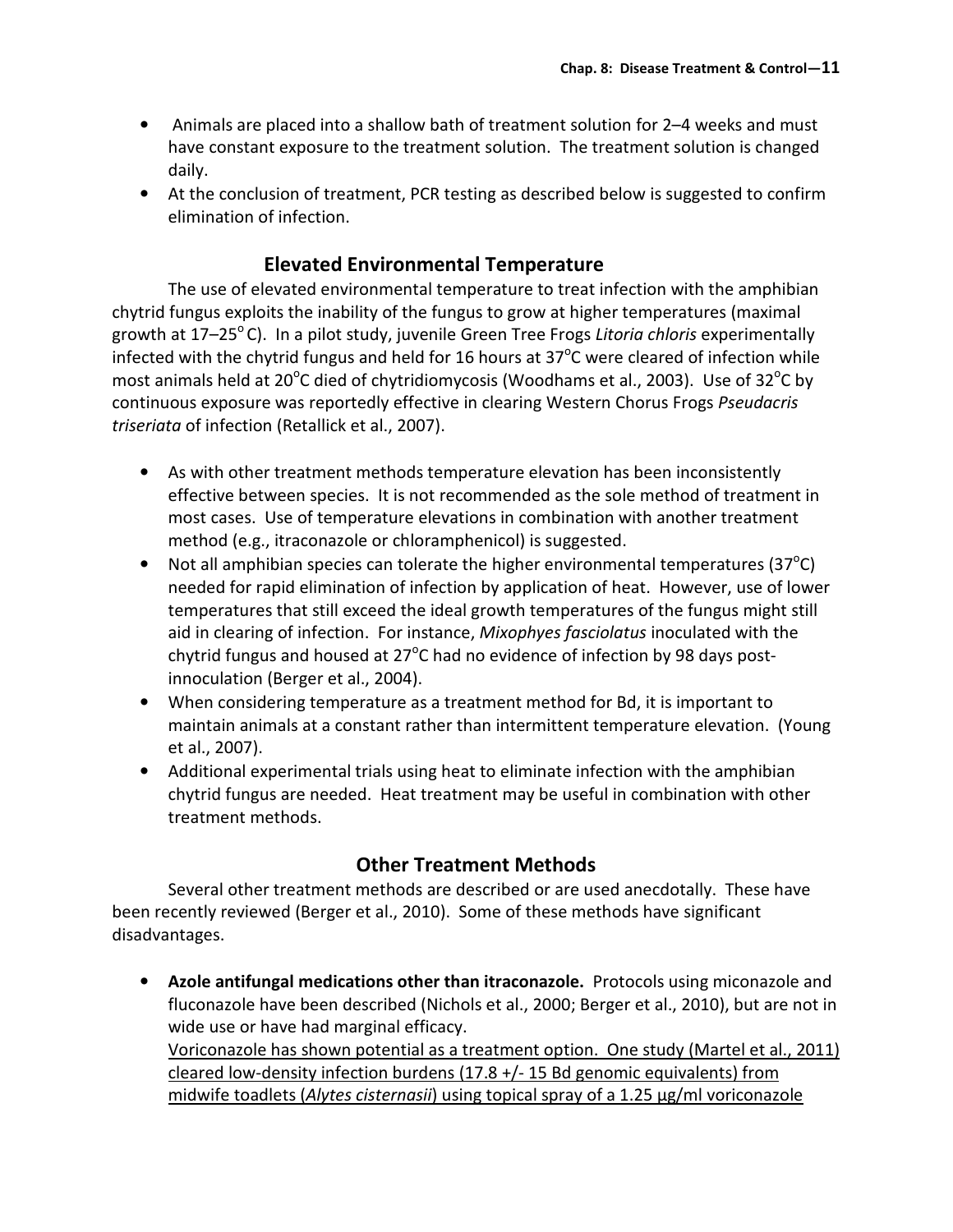once daily for seven days. Of particular interest in this study was the finding of no toxic effect to A. muletensis tadpoles continuously exposed to voriconazole in water up to 12.5 μg/ml for seven days. While effectiveness of voriconazole in clearing Bd from tadpoles was not investigated in the study, it does imply a possibly safe treatment method for tadpoles.

- Terbinafine (Lamisil ®). This is an over-the-counter antifungal medication that many private hobbyists and pet owners have used to treat animals suspected to be carrying or to be clinically ill with chytridiomycosis. Further research for use of this drug is needed. Protocols are readily found on line, though there has been little in the way of controlled studies to confirm efficacy or safety of this treatment and in most anecdotal cases, Bd has not been confirmed in animals prior to treatment. In one study (Bowerman et al., 2010), Bd PCR positive juvenile bullfrogs, Lithobates catesbeiana, were cleared of infection using bath solutions of 0.01% terbinafine and 1% ethanol for 5 minutes daily for 5 consecutive days. Four other anuran species and one caudate species were similarly cleared of infection using 0.005% terbinafine and 0.5% ethanol. All animals included appear to have been subclinical carriers; infection intensities in study subjects were not reported. One major limitation to this study is the failure to include treatment controls for ethanol alone.
- Malachite green and formalin. This is a combination of chemicals that has been used extensively as an antiprotozoal and antifungal bath for fish. Routine use to treat infection with the amphibian chytrid fungus is not recommended.
	- $\circ$  A combination of 0.1mg/liter malachite green and 25 ppm formalin administered as a bath for 24 hours every other day for a total of 4 treatments was effective at treating African Clawed Frogs (Xenopus tropicalis) (Parker et al., 2002).
	- $\circ$  Although this treatment protocol could be considered for use in other species, both malachite green and formalin are known to be teratogenic and/or carcinogenic and are associated with significant human health concerns.
	- o Many amphibians will not tolerate treatment with these chemicals.
- Benzalkonium chloride. Benzalkonium chloride is a quaternary ammonium disinfectant occasionally used as an antifungal medication in fish and amphibians. It has been mentioned as a potential treatment for chytridiomycosis in the pet trade. However, use of benzalkonium in dwarf African clawed frogs with chytridiomycosis (originally diagnosed as infection with Basidiobolus ranarum; see Groff et al., 1991) resulted in reduced numbers of deaths, but did not eliminate infection with the chytrid fungus. Benzalkonium is not suggested as a definitive treatment at this time.
- Trimethoprim-sulfadiazine. This combination appeared to have some fungistatic activity in a limited trial with dendrobatid frogs (Nichols et al., 2000).

# Treatment of Animals Clinically Ill with Chytridiomycosis

For animals that are clinically ill with chytridiomycosis (e.g., excessive skin shedding, lethargy, anorexia, poor righting reflexes, hunched posture, dermal hemorrhage; see Fig. 8.1), prognosis for survival during treatment is poor without further supportive treatment with supplemental electrolytes and antibiotics.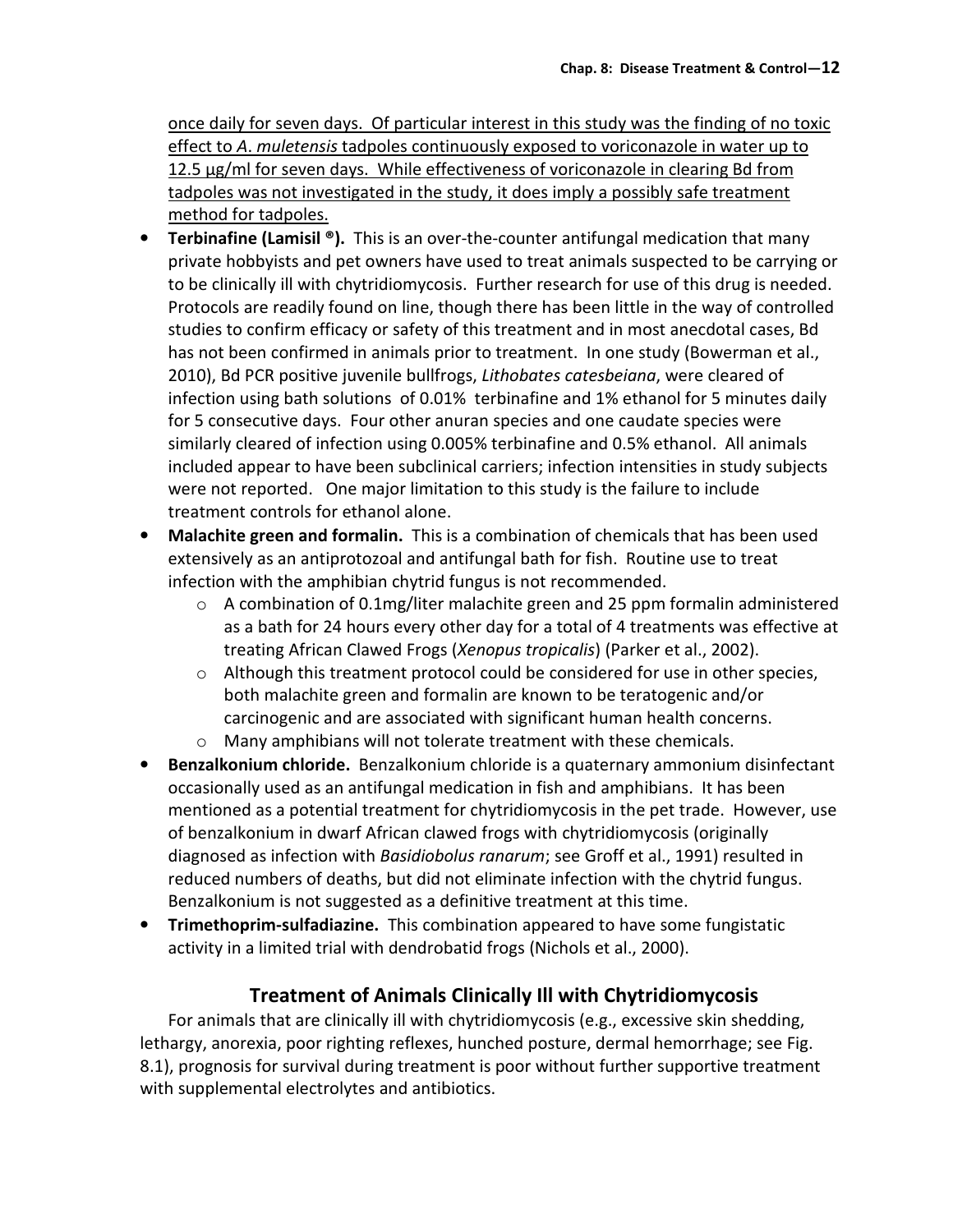- Experimentally infected frogs with terminal chytridiomycosis were shown to be hyponatremic and hypokalemic (Voyles et al., 2007; Voyles et al., 2009).
- To attempt to correct electrolyte abnormalities, oral 12% Whitaker-Wright solution administered by stomach tube has been suggested (Voyles et al., 2009; Berger et al., 2010). See Section 8.5 for the Whitaker-Wright formulation.
- Subcutaneous administration of injectable isotonic electrolyte solution was administered to terminally ill frogs in an experimental study including chloramphenicol treatment (Young 2012).
- Alternatively or in addition, animals that are clinically affected by chytridiomycosis are placed in an amphibian Ringer's bath prepared at isotonic or slightly greater than isotonic concentration, in order to encourage retention of electrolytes. The normal water source can be replaced with amphibian Ringer's and the solution is changed daily.
- Sodium chloride alone at concentrations greater than 3 ppt, reduced growth and motility of Bd. Concentrations from  $1 - 4$  ppt reduced infection loads and 3 – 4 ppt increased survival rates of Peron's tree frogs (Litoria peronii) experimentally infected with Bd (Stockwell 2012).
- Empirical antibiotic treatment (e.g., enrofloxacin) is also administered to treat secondary bacterial infections.
- A review of amphibian fluid therapy is found in Wright and Whitaker (2001). Formulas for electrolyte solutions are given in Section 8.5.

# Notes On Treatment of Tadpoles

Many of the treatment options listed above are toxic to tadpoles at the same concentrations used for metamorphs. Few studies have been performed to specifically test safety and efficacy of treatments in tadpoles. Most references in the literature are anecdotal. Unless proven treatment techniques are available, consideration should be given and risk assessments performed to decide whether to allow metamorphosis prior to treatment of larvae.

- A single experimental trial successfully treated tadpoles of the Midwife Toad (Alytes muletensis) with a very low concentration of itraconazole (0.5–1.5 mg itraconazole per liter of treatment solution). However, these tadpoles lost skin pigmentation and therefore the long-term safety of this treatment for tadpoles is unknown (Garner et al., 2009).
- Unpublished data (referenced in Young, et al. 2012) suggests that Litoria ewingii tadpoles showed no adverse effects after 3 – 4 weeks of continuous immersion in 20 mg/L chloramphenicol solution, the same concentration used to treat adult frogs.
- Additional unpublished data (referenced in Young et al. 2007) reports that very low concentrations of terbinafine (2 – 4 mg/L for 7 days) was non-toxic to tadpoles, though these concentrations are much lower than effective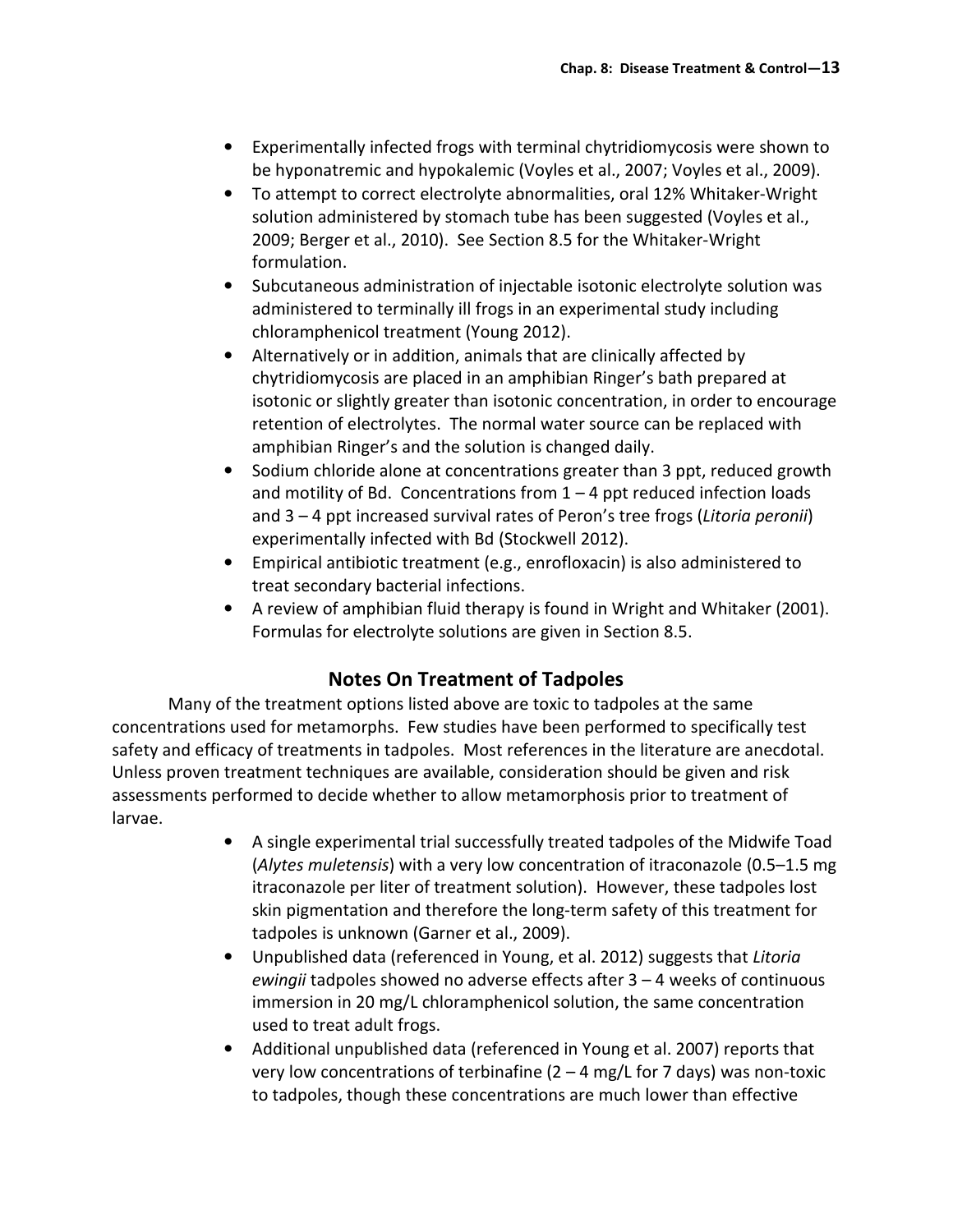treatment concentrations in adult frogs (50 – 100 mg/L; Bowerman et al., 2010).

• Elevated environmental temperature may prove useful as a treatment, adjunct, or control strategy for larvae in those species that can tolerate it. Bd-infected Alytes obstetricans tadpoles survived to metamorphosis, though were not cleared of infection, when raised at  $21^{\circ}$ C (Woodhams et al., 2011).

## Post-Treatment PCR Testing

Regardless of the treatment modality selected, animals should be tested to confirm successful clearance of Bd organisms whenever possible (See Sections 7.2–7.3). When PCR testing is not available, other diagnostic methods should be employed and animals should minimally be observed for signs of reinfection for at least 2 – 4 weeks following completion of treatment.

- Samples for PCR testing are obtained  $10 14$  days after the end of treatment. This allows animals to finish shedding skin that might contain inactivated or dead chytrid organisms.
- Because treated animals may have very low levels of infection it is suggested that at least 2 to 3 PCR swabs be obtained over a 2 week period to enhance sensitivity of detection. Multiple negative PCR tests allow for greater confidence that animals have been successfully cleared of infection.
- Pooling of samples from multiple animals in the same treatment group can help to reduce costs of post-treatment testing. If any animals in the treatment group test positive, the entire group is considered infected and re-treated.

# 8.2 CONTROL OF RANAVIRUS INFECTIONS

Infections with ranaviruses have only recently been recognized as a potential problem in captive amphibian populations (Miller et al., 2008; Pasmans et al., 2008; Driskell et al., 2009) and the extent and significance of these infections is unknown. Greater efforts to survey for and diagnose Ranavirus infections in captive populations are necessary in order to fill in these knowledge gaps.

 Treatment options for viral pathogens are very limited in vertebrates in general and are of unknown efficacy in amphibians. If Ranavirus infections are diagnosed in a captive amphibian population most efforts will focus more on disease control rather than treatment of individual animals. The goals of these control measures are to:

- Avoid transmission of infection to other amphibians in the population or facility.
- Avoid transmission of infection to native amphibian populations.
- Creation of breeding populations of amphibians that are known to be free of ranaviral infection (specific pathogen free). These populations can be used as survival assurance populations or for commercial purposes (e.g., food, laboratory animals and pets).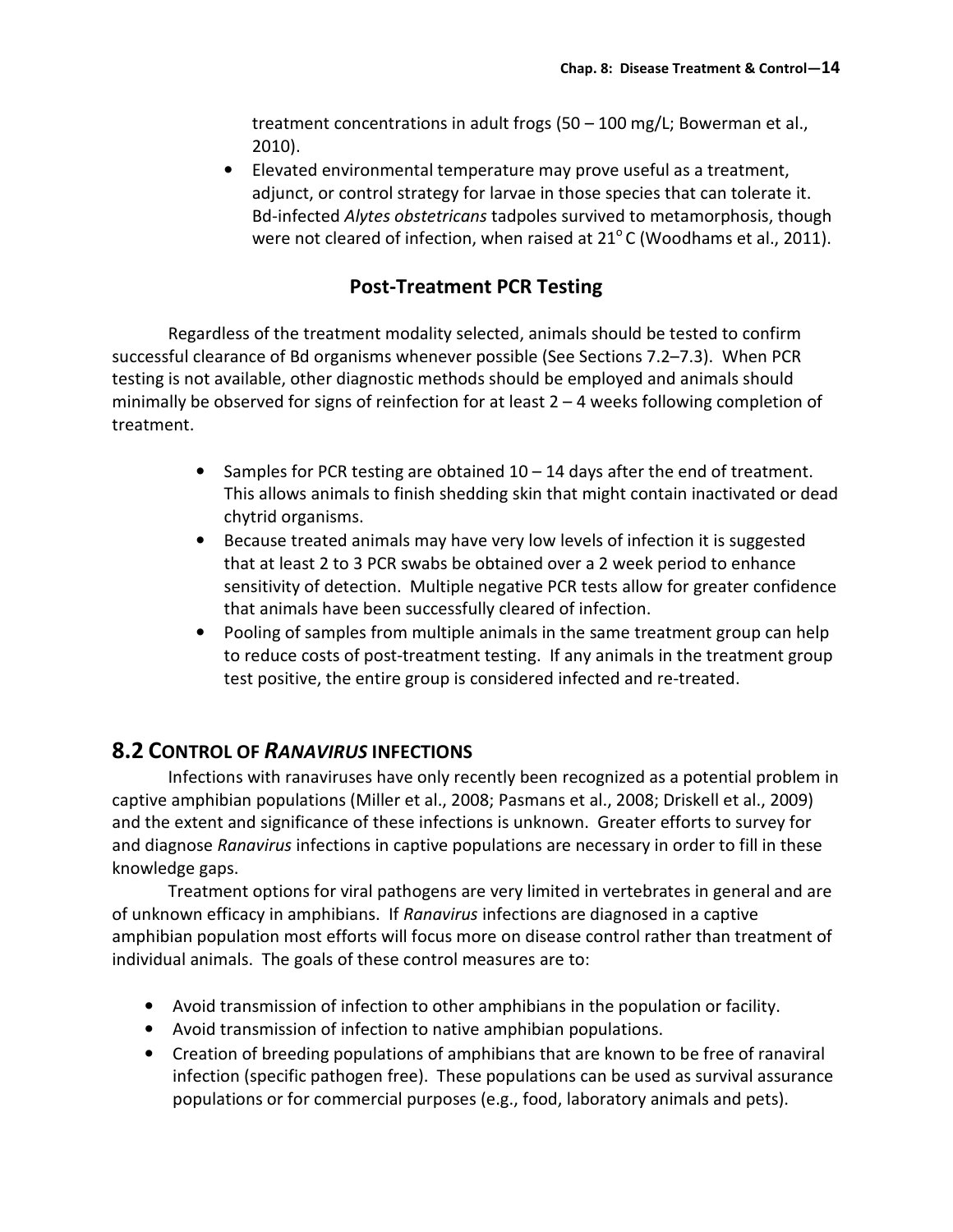Subclinical infections with ranaviruses have been documented with periods of persistence ranging from as little as 20 days to six months or more (Brunner et al., 2004; Robert et al., 2007).

- Subclinically infected animals have the potential to inadvertently spread infection to other, more susceptible, animals. However, this has not been documented in captive populations.
- Unfortunately, unlike infection with the amphibian chytrid fungus, reliable diagnostic tests to detect animals subclinically infected with ranaviruses are not yet available (see Section 7.4) and this complicates implementation of disease control measures.

## Transmission of Ranavirus Infection

 Aspects of Ranavirus transmission that are helpful in designing a treatment and control program include:

- Transmission occurs by routes such as direct animal contact, exposure to water previously containing infected animals, consumption of infected animal tissues and potentially by contaminated tools, equipment and enclosures.
- The EHN Ranavirus remains viable for greater than 97 days in cell-free distilled water held at  $15^{\circ}$ C (59 $^{\circ}$ F) and for greater than 113 days on dry surfaces (Langdon, 1989).
- The Ambystoma tigrinum-Ranavirus can remain viable in water for up to 2 weeks at  $25^{\circ}$ C (77 $^{\circ}$ F; Jancovich et al., 1997).

# Treatment and Control Methods

 If an outbreak of ranaviral disease is identified in a captive population control methods that are useful include:

- 1. Isolation of sick animals from healthy animals.
- 2. Strict adherence to biosecurity practices that minimize or eliminate transmission of pathogens between animal enclosures. This can minimize the number of animals that become sick or die during an outbreak. Practices to control infection and transmission are:
	- $\circ$  Avoid the transfer of soiled substrates (e.g., soil, gravel, moss, plants), cage furniture or water between different enclosures. Recommendations for hygiene, work-flow patterns and enclosure sanitation are detailed in Sections 4.9–4.12 and Chapter 5.
	- o Disinfect tools and equipment between use in different enclosures. Disinfectants known to inactivate ranaviruses are listed in Chapter 5.
- 3. There are limited options helpful for treating individual animals with Ranavirus infection.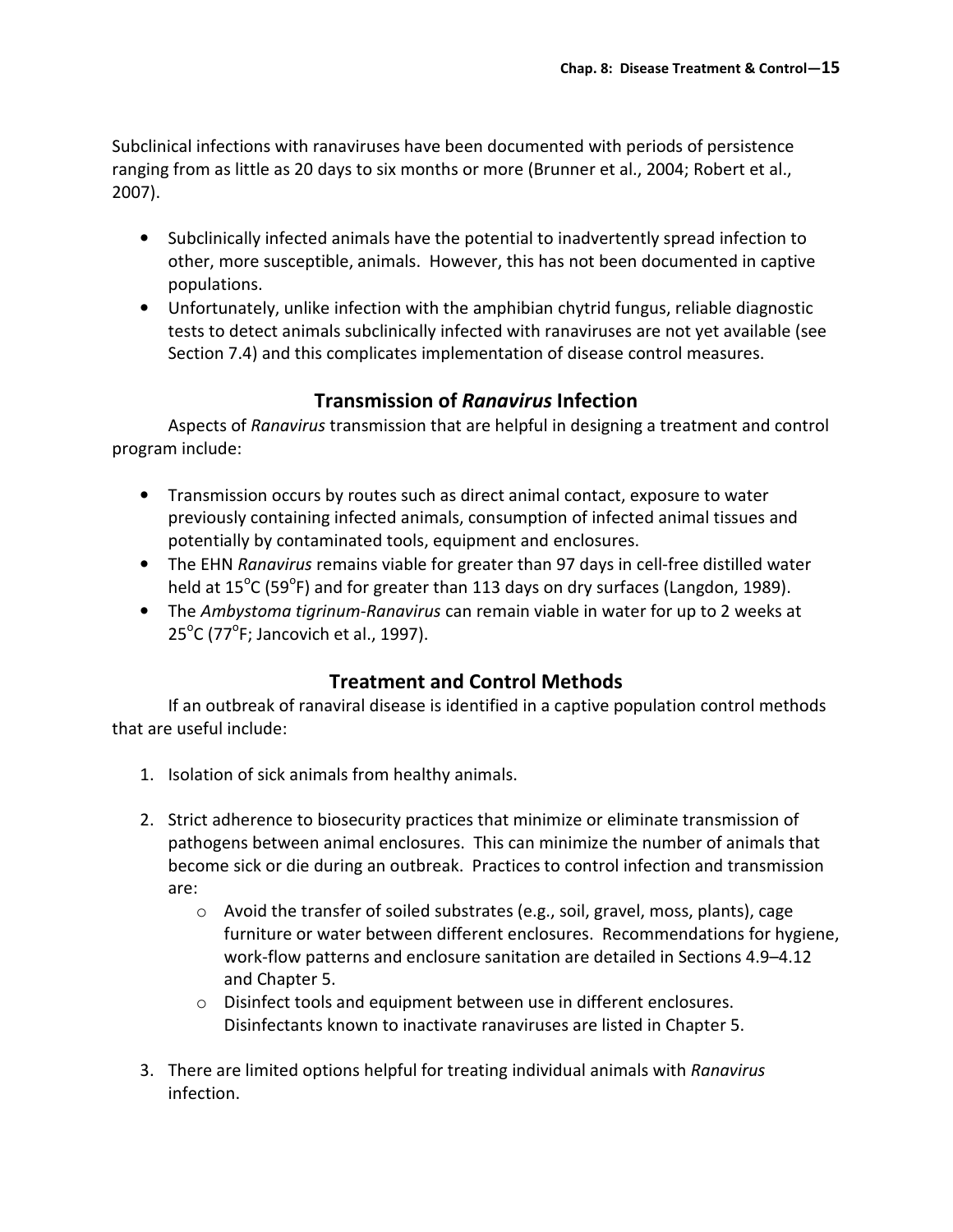- $\circ$  In Tiger Salamanders (Ambystoma tigrinum) exposed to the ATV Ranavirus, environmental temperatures influenced mortality and time to death. Most animals survived at 26<sup>o</sup>C (78.8<sup>o</sup>F) and most died at 18<sup>o</sup>C (64.4<sup>o</sup>F) and 10<sup>o</sup>C (50°F) (Rojas et al., 2005).
- $\circ$  Treatment with antibiotics (e.g., enrofloxacin) could help control secondary bacterial infections. Refer to Supportive Care For Sick Amphibians.
- 4. A risk assessment should be performed for animals that are known to be infected with a Ranavirus or that have survived a Ranavirus outbreak. This is discussed in more detail in Section 6.2. Briefly, decisions about the management of these animals will depend on:
	- $\circ$  The importance of the infected or exposed animals to the captive population and to species recovery efforts.
	- $\circ$  The results of disease surveillance efforts for *Ranavirus* infection. The best samples for surveillance are tissue samples collected at the time of necropsy examination. There are few reliable or validated tests for Ranavirus infection in living animals.
	- $\circ$  The presence of the same Ranavirus infection in the captive population as exists in the wild population of a particular amphibian species. This requires specialized techniques such as RFLP analysis that is beyond the standard PCRbased tests. See Section 7.4

# 8.3 CREATING SPECIFIC-PATHOGEN-FREE AMPHIBIAN POPULATIONS (AMPHIBIAN CHYTRID FUNGUS AND RANAVIRUS)

Captive animal populations free of specific important pathogens ("specific-pathogenfree" or SPF) have been created in agricultural settings, aquaculture, and laboratory animal colonies and similar approaches could also be very useful in the management of captive amphibian populations (Lotz, 1997; OIE Aquatic Health Code:

http://www.oie.int/Eng/normes/fcode/A\_summry.htm). As noted in Chapter 4, there are major concerns about the movement and introduction of amphibian pathogens to new geographic locations and the impact of introduced pathogens to wild amphibian populations.

 Creation of SPF amphibian populations for amphibians commonly distributed for the pet trade (e.g., dwarf African Clawed Frogs; White's Tree Frogs); laboratory research (African Clawed Frogs; Leopard Frogs); food production (American Bullfrogs) and amphibian survivalassurance populations is strongly encouraged in order to:

- Reduce of the risk of moving important amphibian pathogens such as the chytrid fungus or ranaviruses to new locations by means of amphibian trade.
- Reduce the need for extensive infectious disease testing prior to shipment or during quarantine (see Chapter 6) if animals are known or certified to be free of specific pathogens. This results in:
	- o Reduced time in quarantine and reduced animal stress associated with disease testing.
	- o Reduction in disease testing costs.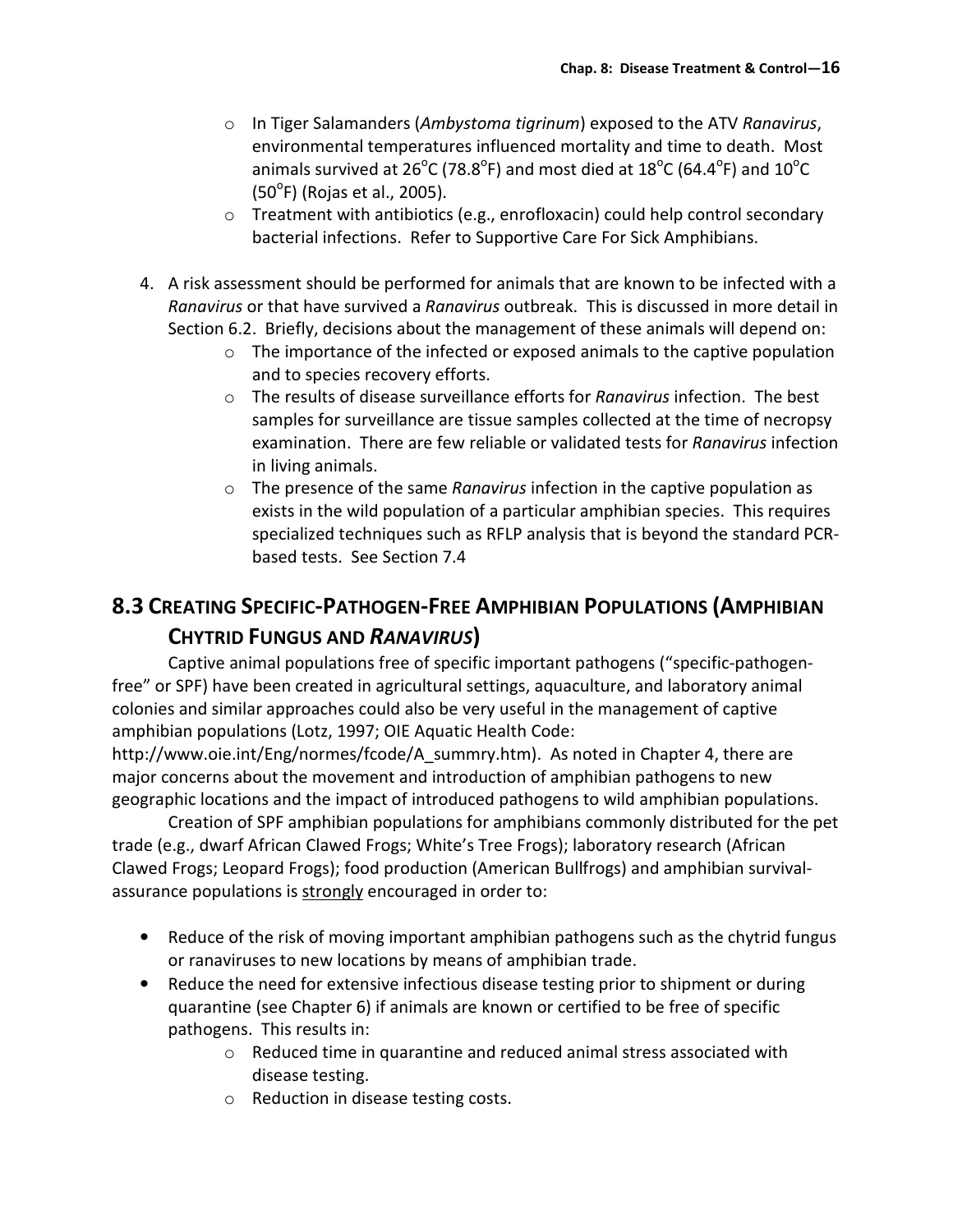- $\circ$  May allow for easier compliance with World Organization for Animal Health (OIE) requirements for amphibian movements (see Section 7.6)
- Reduce the impact of specific infectious diseases on the sustainability of captive populations and on the success of survival assurance populations.

Potential challenges of creating SPF populations are:

- Populations are expensive and time-consuming to create.
- Maintenance of the SPF status in a population and prevention of re-infection require a long-term commitment to:
	- o Maintaining strict facility biosecurity practices (see Chapter 4). Some of the more important biosecurity practices are preventing exposure to wild amphibians or to cosmopolitan amphibian collections that keep animals from multiple geographic locations or sources.
	- o Keeping careful quarantine practices in effect, before new animals are introduced to a population (see Chapter 6).
	- o Creating and using a disease surveillance program that includes necropsy and histopathology of animals that die (see Chapter 9) as well as periodic specific testing for pathogens of interest.
- In some cases it may be desirable to maintain infection with specific pathogens at levels that do not result in significant morbidity and mortality within a captive population. This is most applicable to survival assurance populations where it is desirable that captive animals develop or maintain tolerance to pathogens they will encounter when reintroduced to the wild.

In general, creation of SPF populations requires:

- The availability of a reliable diagnostic test or tests for the pathogen of interest.
- The availability of specific disease treatments effective in eliminating infection with the pathogen of interest.
- The ability to maintain facility biosecurity and eliminate exposure to amphibians that are not SPF.
- The use of techniques that separate developing or juvenile animals from infected parents or other sources of contamination before they can become infected with the pathogen of interest. None of these techniques have been validated for use in amphibians or specifically for amphibian pathogens. Techniques include:
	- $\circ$  Removal and/or disinfection of eggs following removal from a contaminated environment. www.oie.int/eng/normes/fmanual/1.1.3\_DISINFECTION.pdf
	- o Removal of larvae by caesarian section (for viviparous amphibian species such as the Kihansi Spray Toad, Nectophrynoides asperginis).

Approaches that might be used to create SPF populations of amphibians for the amphibian chytrid fungus or ranaviruses are presented below.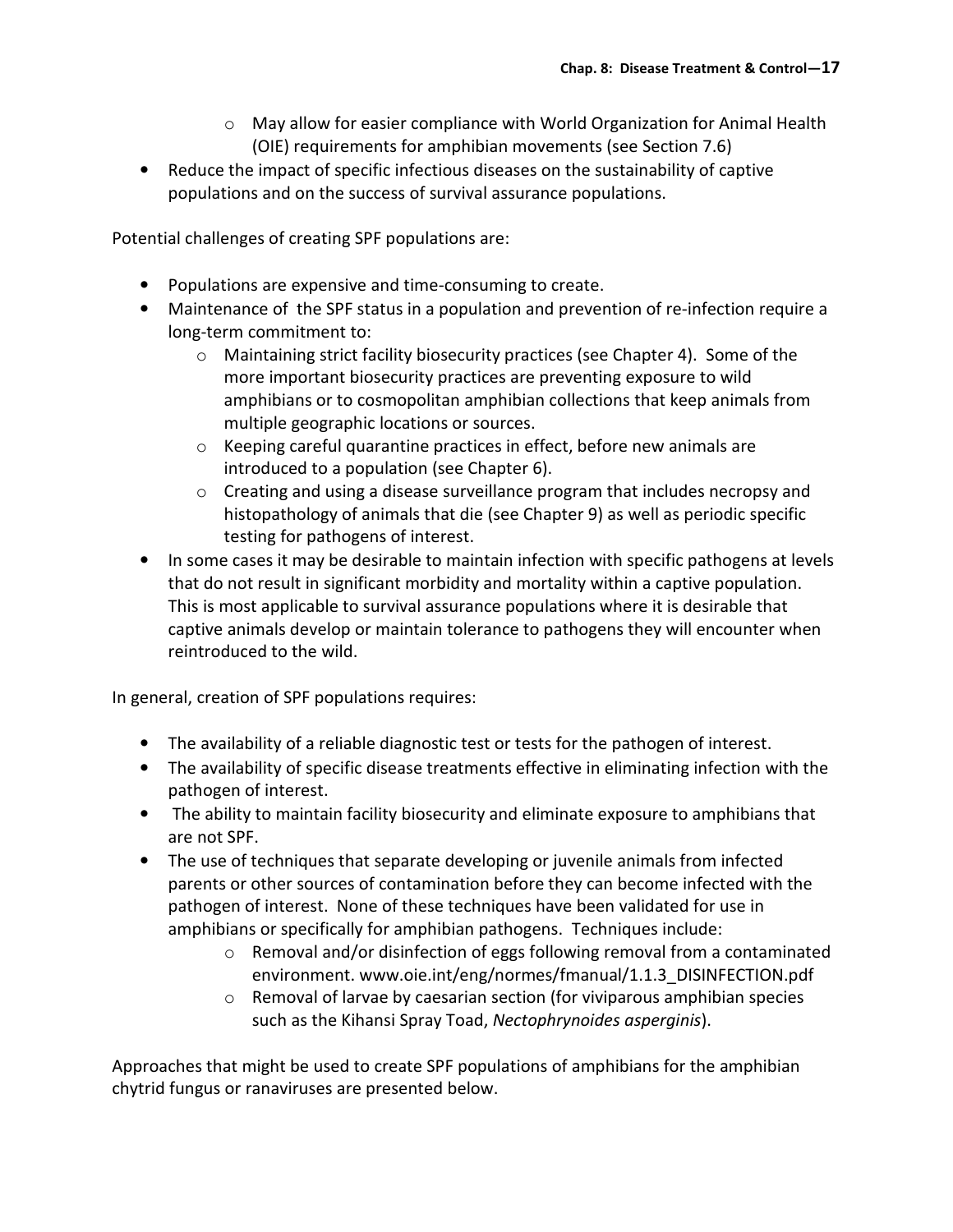## Creating Captive Populations Free of the Amphibian Chytrid Fungus

Creation of captive amphibian populations free of infection with the amphibian chytrid fungus is important for:

- Success and sustainability of amphibian survival assurance populations, especially for those species that are very sensitive to lethal chytrid fungal infections and are threatened with extinction because of chytridiomycosis.
- Providing a source of animals free of the amphibian chytrid fungus for use in the pet trade, human consumption and as laboratory animals. This minimizes the potential for captive animals to act as a source of infection for new amphibian populations.

#### A strategy for Creating Captive Populations Free of the Amphibian Chytrid Fungus

1. The presence or absence of the amphibian chytrid fungus must be determined for the captive population. Testing of animals using the polymerase chain reaction (PCR) will be necessary (see Section 7.3) unless the population is already known to be infected as indicated by the results of ongoing necropsy surveillance or prior PCR testing.

- It is important that PCR testing of a population be designed to collect an appropriate sample size to be confident in the absence of infection.
- Multiple PCR tests are required to determine if individual animals are definitively free of infection. A single negative test result is insufficient for purposes of creating chytrid fungus free populations. False-negative test results occur in animals that have low-level or subclinical infections (see Section 7.3). Individual animals (small populations) or appropriate sample sizes of large populations should initially be tested at least twice and as many as 3 times over a 2-week period. Use of protocols that pool swab samples from multiple animals housed in the same enclosure may be helpful for reducing the costs of testing.
- Animals that die should be submitted for necropsy examination and histopathology to determine if death was due to chytridiomycosis (see Chapter 9).

2. If animals are all PCR-negative in the testing performed in step 1 and necropsy findings in animals that die are negative for chytridiomycosis, a preliminary determination of chytrid fungus-free status can be made. Go to step #5.

3. If PCR positive animals are identified or if deaths due to chytridiomycosis are found on necropsy examination, the entire population is considered to be infected with the chytrid fungus. This determination is regardless of the test results for any individual animal or animals. In other words, animals that test negative by PCR in this situation are still considered to be infected with the chytrid fungus if other animals in the group test positive. The entire population of animals should be treated with antifungal medication using the protocols discussed as discussed above in Section 8.1.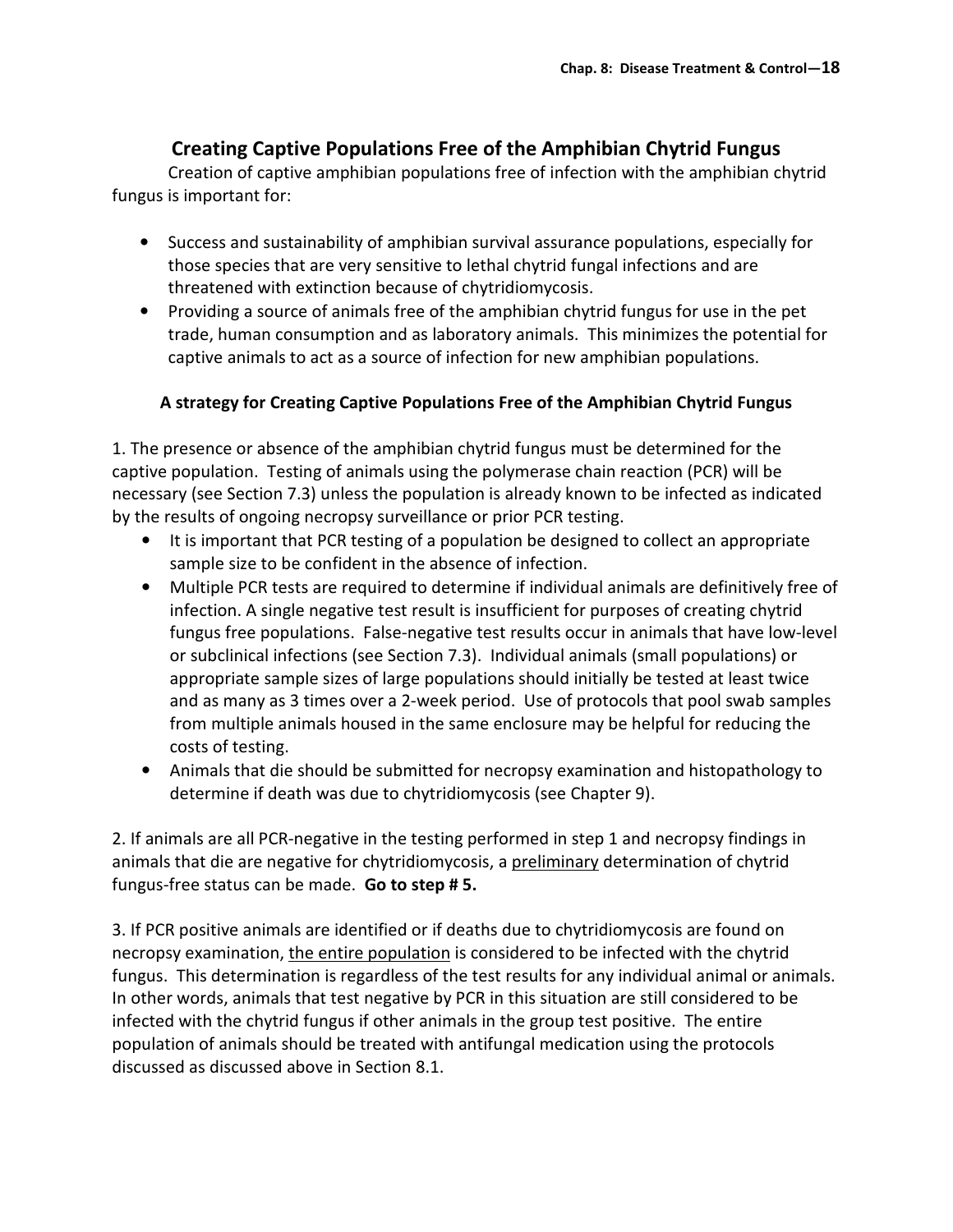4. After treatment of the population with antifungal medication is completed wait for a minimum of two weeks before repeating PCR testing as described in step # 1. If the posttreatment testing series detects PCR-positive animals, step # 3 is repeated for the entire population until PCR tests for the population are negative. If the post-treatment testing series is negative for the entire population a preliminary determination of chytrid fungus-free status can be made.

5. Populations with a preliminary determination of chytrid fungus free status as described in step # 1 or step # 4 should be monitored by a disease surveillance program for an extended period (e.g., 6 months to 1 year) of time before final determination of Bd-free status. Disease surveillance can include necropsy and histopathology as well as sporadic PCR testing of animals in the population. If PCR-positive animals are identified or if chytridiomycosis is discovered on necropsy examination, step # 3 is repeated.

6. It is important that PCR negative amphibian populations be kept in permanent isolation from animals infected with the chytrid fungus or for which the infection status is unknown. Biosecurity practices outlined in Chapter 4 may be helpful. Before any new animals are added to the population it is important that they are subjected to a thorough quarantine process (see Chapter 6) which includes PCR testing for the amphibian chytrid fungus.

## Creating Captive Populations Free of Ranaviruses

The creation of Ranavirus-free amphibian populations is suggested by the World Organization for Animal Health (OIE) for control of ranaviral infections in farmed amphibians. The processes needed to create Ranavirus SPF populations is less clear when compared to the amphibian chytrid fungus because of the lack of a validated diagnostic test for use in living animals.

- Ranavirus SPF populations will also have application to animals raised in large numbers for the pet trade.
- For survival assurance populations and amphibian reintroduction programs, Ranavirus SPF populations will likely only be necessary in situations where the captive population has acquired a Ranavirus that does not normally circulate in the wild population or is infected with a Ranavirus that consistently causes significant mortality in the captive population.

### Strategies for Creating Captive Populations Free of Ranaviruses

1. Determine the presence or absence of ranaviral infections in the captive population. Suggested methods include:

• Surveillance by necropsy and histopathology for deaths in the population that have signs that could be suggestive of Ranavirus infection. These include: hemorrhages in multiple tissues; degeneration and necrosis in liver, kidney, gastrointestinal tract or hematopoietic tissue; and proliferative or ulcerative skin conditions.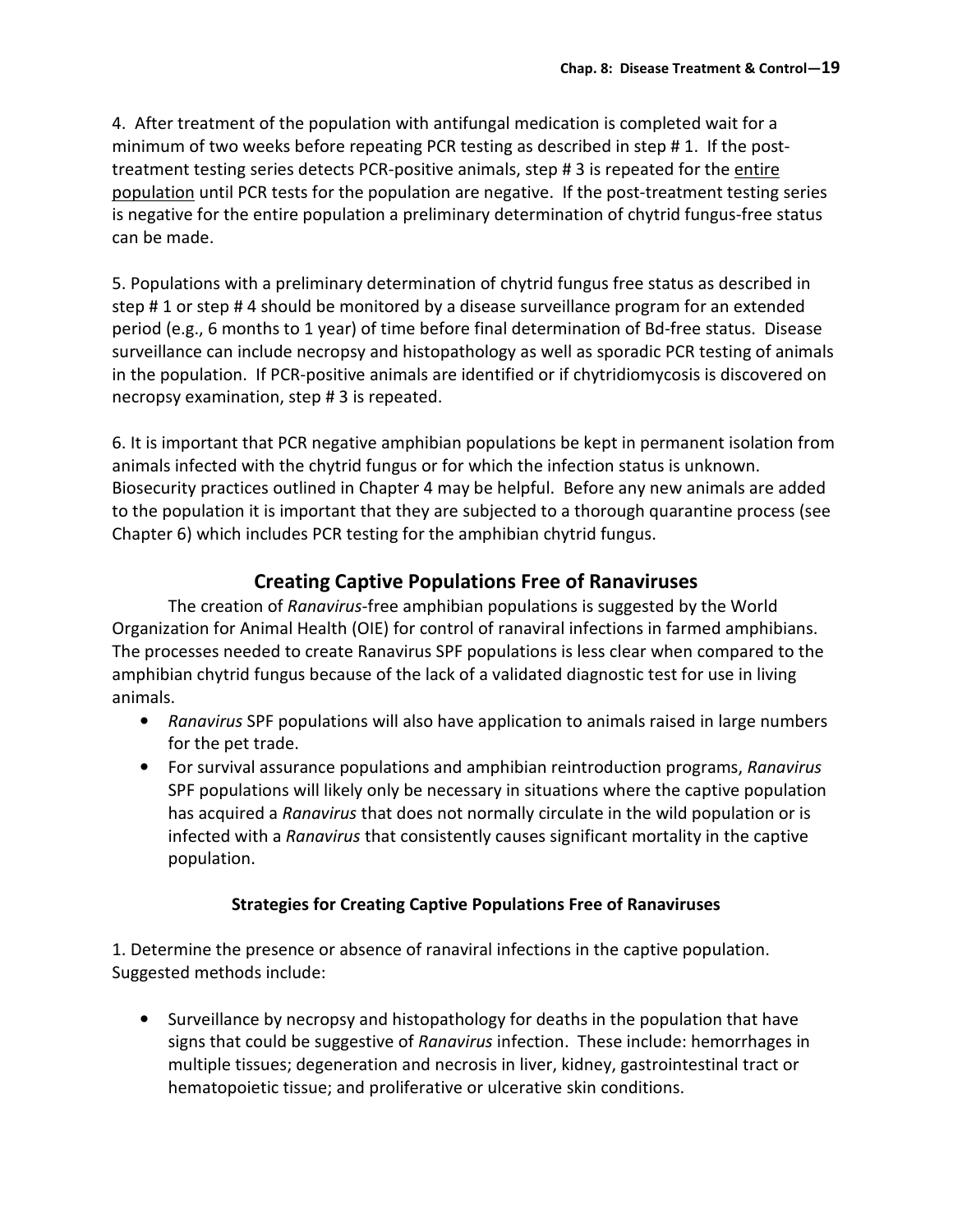- Perform PCR testing on tissues (e.g., liver and kidney) collected at necropsy from all animals that die and/or from animals that are culled from the population for disease surveillance purposes. See Section 7.4)
- Collection of samples for PCR testing from outwardly healthy living animals has not been validated and is not recommended as the sole diagnostic test for determining the Ranavirus infection status of a population.
- Surveillance should be performed over an extended period (e.g., 1 year).
- Groups of animals to be used for creation of an SPF population should be held in longterm isolation from other amphibians (see Section 4.9)

2. If surveillance for ranaviruses described in step # 1 is negative, the population may be tentatively considered to be Ranavirus-free. Go to step #4.

3. If surveillance for ranaviruses described in step # 1 is positive for evidence of Ranavirus infection in the population, the following measures may be helpful:

- If sick animals are present, separate these individuals from clinically healthy animals.
- Increase surveillance efforts as described in step # 1. Elective culling of animals for disease surveillance (PCR testing of tissues) should be considered.
- If individual groups of animals in the population test negative for evidence of Ranavirus infection, they should be separated from groups that test positive. Good biosecurity practices that isolate these negative groups from positive groups should be instituted (see Section 4.9).
- Surveillance measures as described in step # 1 are continued for groups that test negative. Surveillance should be for an extended period of time (e.g., 6 months to 1 year). If these groups remain PCR negative they may be tentatively considered to be Ranavirus-free. At this stage, go to step #4.
- Consider re-deriving captive populations by removal of eggs from contaminated environments or populations. A potential caveat is if Ranavirus infections can have vertical transmission (unknown).
- 4. It is important that Ranavirus SPF amphibian populations be kept in permanent isolation from animals infected or potentially infected with ranaviruses. Before any new animals are added to the population it is important that they are subjected to a thorough quarantine process.

# 8.4 PARASITE MONITORING AND TREATMENT

 Although it is not always desirable to completely eliminate natural parasite loads in animals destined for reintroduction to the wild (Lyles and Dobson, 1993; Cunningham, 1996), control programs for some endoparasites are necessary under captive conditions. Of particular importance are infections with rhabditiform nematodes such as the amphibian lungworm Rhabdias, and the intestinal nematode Strongyloides. These are common subclinical infections in wild amphibians, but cause serious problems in groups of animals recently brought into captivity from the wild (Lee et al., 2006; Pessier, 2008).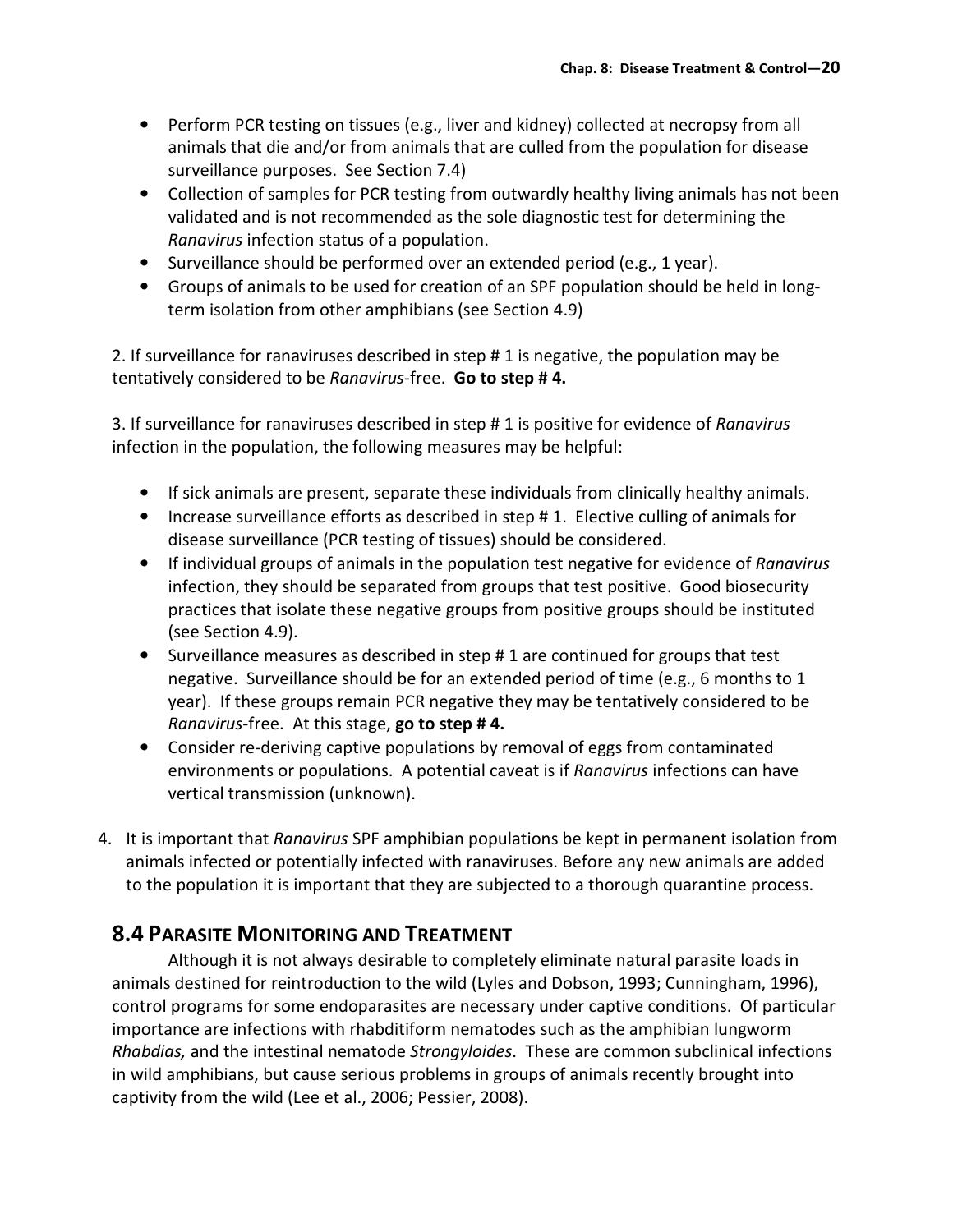- Many amphibians have adapted to survive with low levels of nematode parasite burdens in the wild. In turn, parasites produce very large numbers of offspring to increase likelihood that one offspring will eventually encounter a viable host. When an infected animal is brought in to captivity, the animal is repeatedly exposed to heavy environmental contamination with high numbers of infective parasite ova or larvae.
- In the case of rhabditiform nematodes, these parasites have a direct life cycle which is completed in as little as 48 hrs, and hyperinfections can easily occur. (Poynton and Whitaker, 2001).
- Rhabditiform nematodes are controlled in captive situations by combinations of fecal parasite monitoring, good enclosure and facility hygiene and anthelminthic treatment.

## Parasite Monitoring

 Monitoring of fecal samples for evidence of internal parasitism is an important part of a parasite control program (see Section 7.7)

- During quarantine for new animals the goal is to reduce the parasite burden as much as possible to avoid introducing hyperinfected animals to the established captive populations. Fecal monitoring for quarantine is discussed in detail in Section 6. 11.
- Animals in captive populations that have successfully passed through quarantine are monitored by fecal examination at least every 6–12 months, or more frequently as needed to achieve a desired level of parasite control.
	- o In addition to routine checks, all animals that present with weight loss, loss of appetite, ill thrift, etc, should have a fecal sample checked.
	- $\circ$  Fecal examinations are also performed more frequently if necropsy surveillance of the population indicates that parasite problems are an important cause of illness or death.
- For the rhabditiform nematodes, a standardized scoring system is employed to accurately track parasite levels. One fecal scoring system for rhabditiform nematode larvae is proposed below. This is admittedly a subjective system and other approaches could be used. Use of a consistent system between multiple examiners within a facility is most important.

This system for rhabditiform nematode larvae is used with direct wet-mount examination of feces through a 10x objective with standard light microscopy:

- $\bullet$  1+ = 1 or fewer larva identified for every 3 or more low powered fields
- $2+ = 1$  larva identified for every 2-3 low powered fields
- $\bullet$  3+ = 1 larva identified for every 1-2 low powered fields
- $\bullet$  4+ = 1 or more larvae identified in every low powered field; For 4+ samples, try to record an approximate number of how many larvae are seen per low powered field

Note: as the slide is scanned under low power (10x objective), each new position on the slide is considered one low-powered field. A score is assigned based on an average of all fields.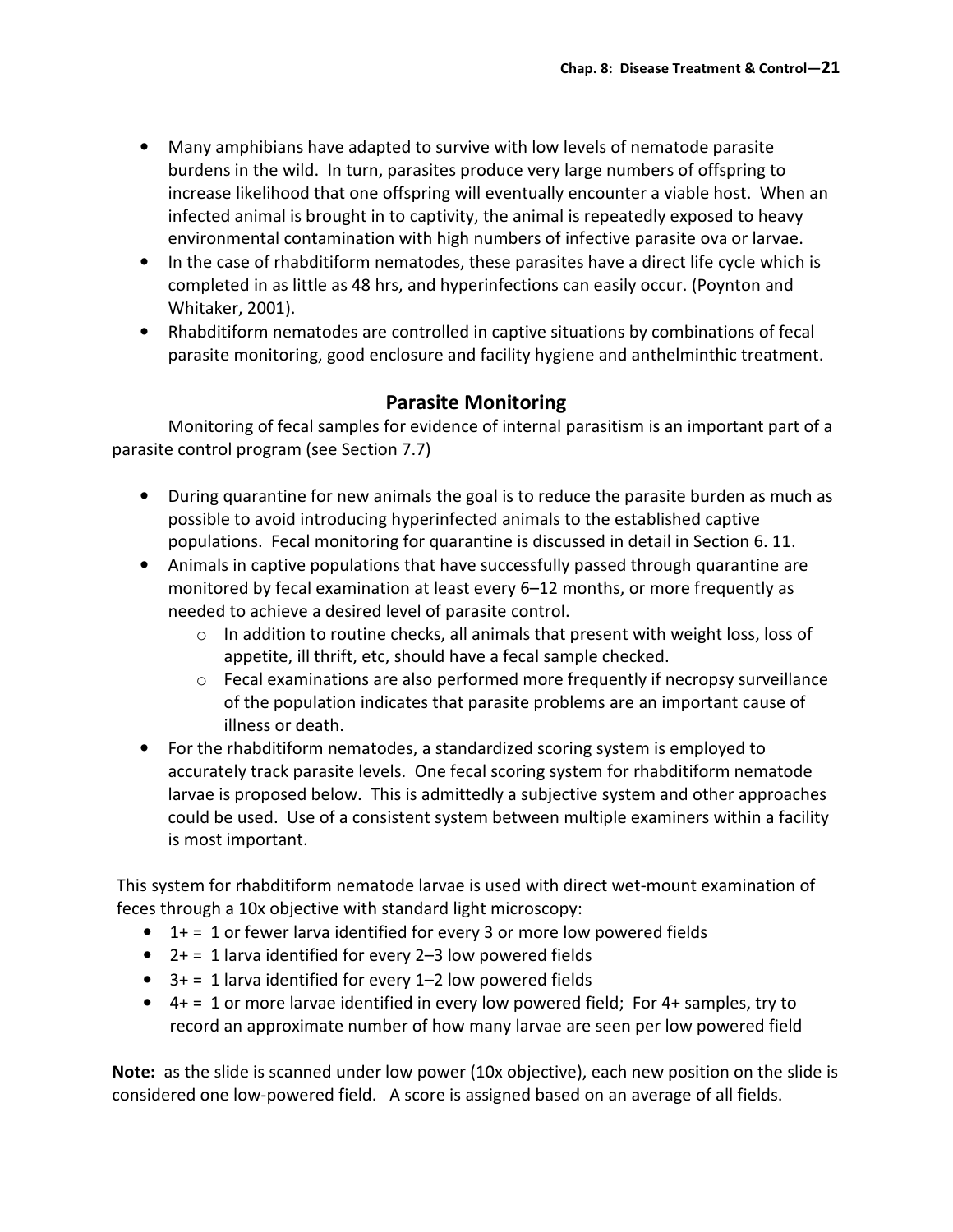It is recommended that all animals in an established collection with 3+ or higher result should be treated. All animals receiving parasite treatment should have a recheck fecal exam 1 week after the last treatment. If a fecal sample is positive in an enclosure containing more than one animal, consider all animals within that enclosure to be positive.

# Parasite Treatment

 Treatment of the rhabditiform nematodes requires attention to hygiene of the animal enclosure in order to control the free-living environmental stages of the parasite as well as administration of anthelminthic medications to reduce internal parasite loads.

- For very heavily infected animals consider housing within temporary enclosures that are easily cleaned and disinfected and contain minimal amounts of organic substrates. Feces should be removed from the enclosure daily and substrates or entire enclosures should be replaced and cleaned approximately every 2 days during treatment.
- For long-term parasite control, animal enclosures should be designed for easy cleaning and removal of fecal waste.
	- o Use of bottom drilled enclosures with false bottoms allows for frequent flushing (e.g., weekly) of enclosure substrates.
	- $\circ$  Fecal material should be manually removed from surfaces of plants or other enclosure substrates.
- For administration of anthelminthic medications, obtain an accurate body weight of each animal in grams.
- Prior to use of a medication in a new species, it is prudent to treat only a small number of animals prior to treating the entire collection. All of the medications listed below have proven safe in a wide range of species, though it is possible for individual species sensitivity and toxicity to occur. Further, any of the medications may be toxic if overdosed; careful attention to accurate body weights, calculations of doses, and preparation of dilutions is essential.
- Medication options include:
	- o Drontal Plus® Bayer HealthCare Animal Health Division. A combination product containing praziquantel, pyrantel pamaoate and febantel. A suspension is compounded using commercially available oral tablets for dogs. The suspension is formulated to provide 2.25 mg/ml of the pyrantel component of the product. Dosage is 0.01 ml (or 10 microliters) orally, per 1 g of body weight. Repeat dosage in 2–3 weeks. This protocol has been used safely and effectively in Panamanian anurans brought into survival assurance populations (Gagliardo et al., 2008). Use of a micropipette is useful in very small animals. A soft guitar pick, or similar thin, blunted semi-rigid plastic device is used to gently open the animals' mouth for direct oral dosing.
	- $\circ$  Fenbendazole (Panacur®) oral suspension 10% (100 mg/ml). A commonly used anthelminthic in veterinary medicine with a wide safety profile. Dosage is 50– 100 mg/kg. 0.5–1.0 microliter of 100mg/ml suspension per 1 g of body weight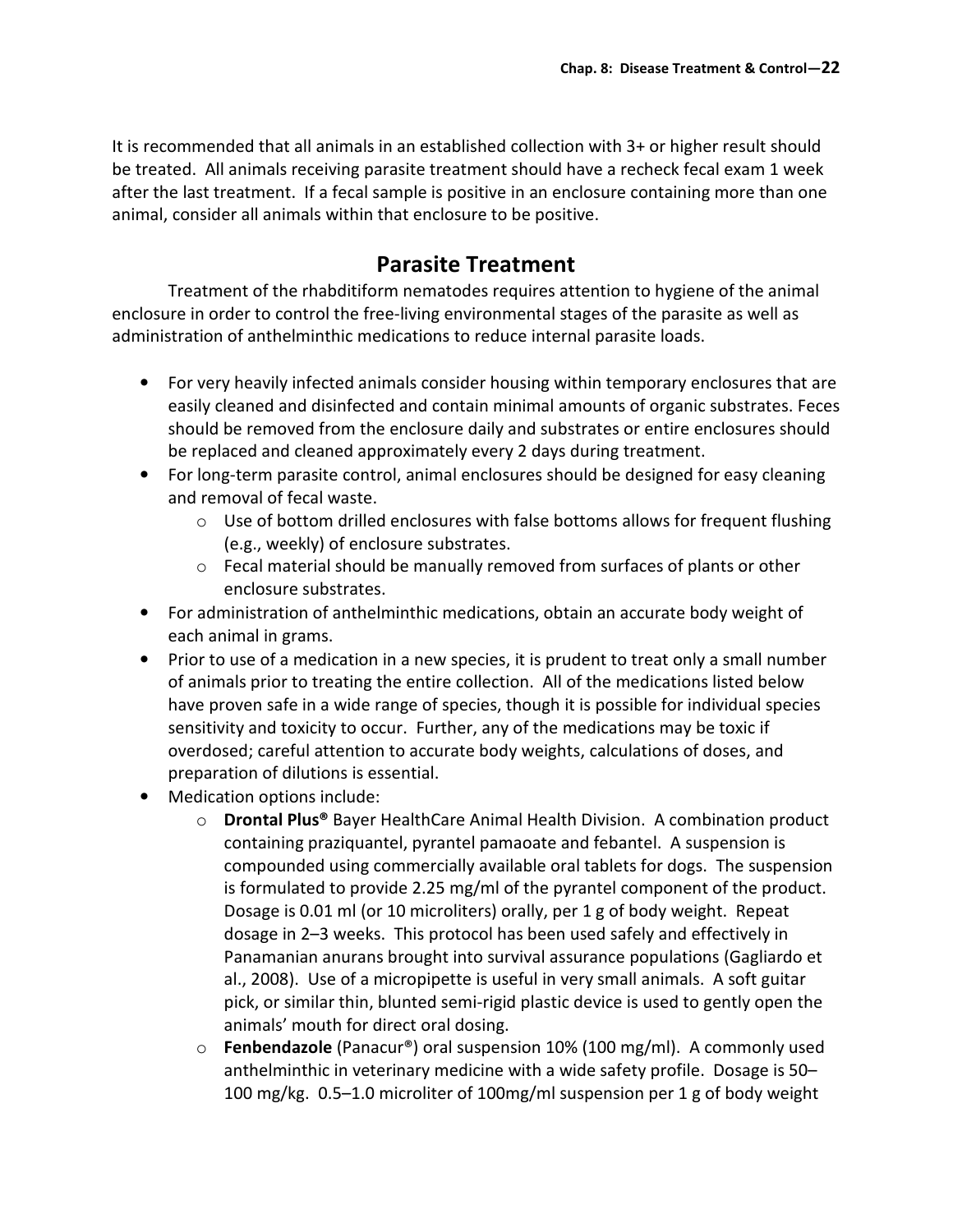(50–100 mg/kg), administered orally (as described for Drontal Plus). Repeat in 10–14 days. Alternatively, for very small animals, use febendazole 22% granules (222mg/g) to dust prey items. Offer dusted prey items once a day for five days and repeat in 2–3 weeks.

- $\circ$  Levamisole. This is a commonly used anthelminthic for domestic livestock and is available in many countries as an injectable solution. Dosage is 10mg/kg (equivalent to 0.01mg levamisole per g of body weight), applied topically to the skin. Application to the skin has advantages for animals that are easily stressed and do not tolerate oral administration of medication. A treatment solution is made by diluting the commercially available injectable solution to 10 mg per milliliter. Using this solution, apply 0.01ml per 10 g body weight. For animals weighing less than 10 grams, use a micropipette to deliver 1 microliter per 1 gram of body weight. After application of solution on skin, rinse skin with fresh water after 1 hour of contact. Monitor animal for signs of paralysis – if this occurs, rinse animal thoroughly and maintain in a well oxygenated, cool environment until recovery. Repeat treatment every 14 days for a total of 2–3 doses. This medication has been used safely on a wide variety of captive anurans and caudates in zoological collections and ex situ assurance colonies. Effectiveness has varied and re-check of fecal samples 1–2 weeks after completion of treatment is necessary to verify effect, as with any antiparasitic treatment.
- $\circ$  Ivermectin. A 1% (10 mg/ml) ivermectin injectable solution is available (Ivomec ®). This preparation may be given topically, injectably, or orally. Dosage for most amphibians is 0.2 mg/kg, equivalent to 0.02 microliters of the 1% ivermectin injectable per gram of body weight. Administration will require dilution of the 1% product in order to accurately measure the dose without a micropipette. Alternatively, an ivermectin bath may be prepared to a concentration of 10mg/L (1ml of 1% ivermectin injectable in 1 liter of water). Animals may be placed in the bath for 60 minutes, repeated in 7 days. There have been anecdotal reports of toxicity to ivermectin in some species, so care should be taken when applying this solution to unfamiliar species.

### 8.5 SUPPORTIVE TREATMENTS

 If any amphibian appears weak, lethargic, or debilitated, regardless of the cause, supportive treatments will usually be necessary, in addition to any primary treatments that may be directed toward specifically identified problems (such as chytrid or lungworm). Most important supportive treatments will include fluid and electrolyte replacement and antibiotic therapy to treat secondary bacterial infections. Amphibians that are stressed due to illness or any other physiological stressor may have depressed function of the skin electrolyte and immune defense systems. Any disruption of the skin barrier (especially as with chytridiomycosis) can lead to electrolyte loss and opportunistic invasion of environmental bacteria.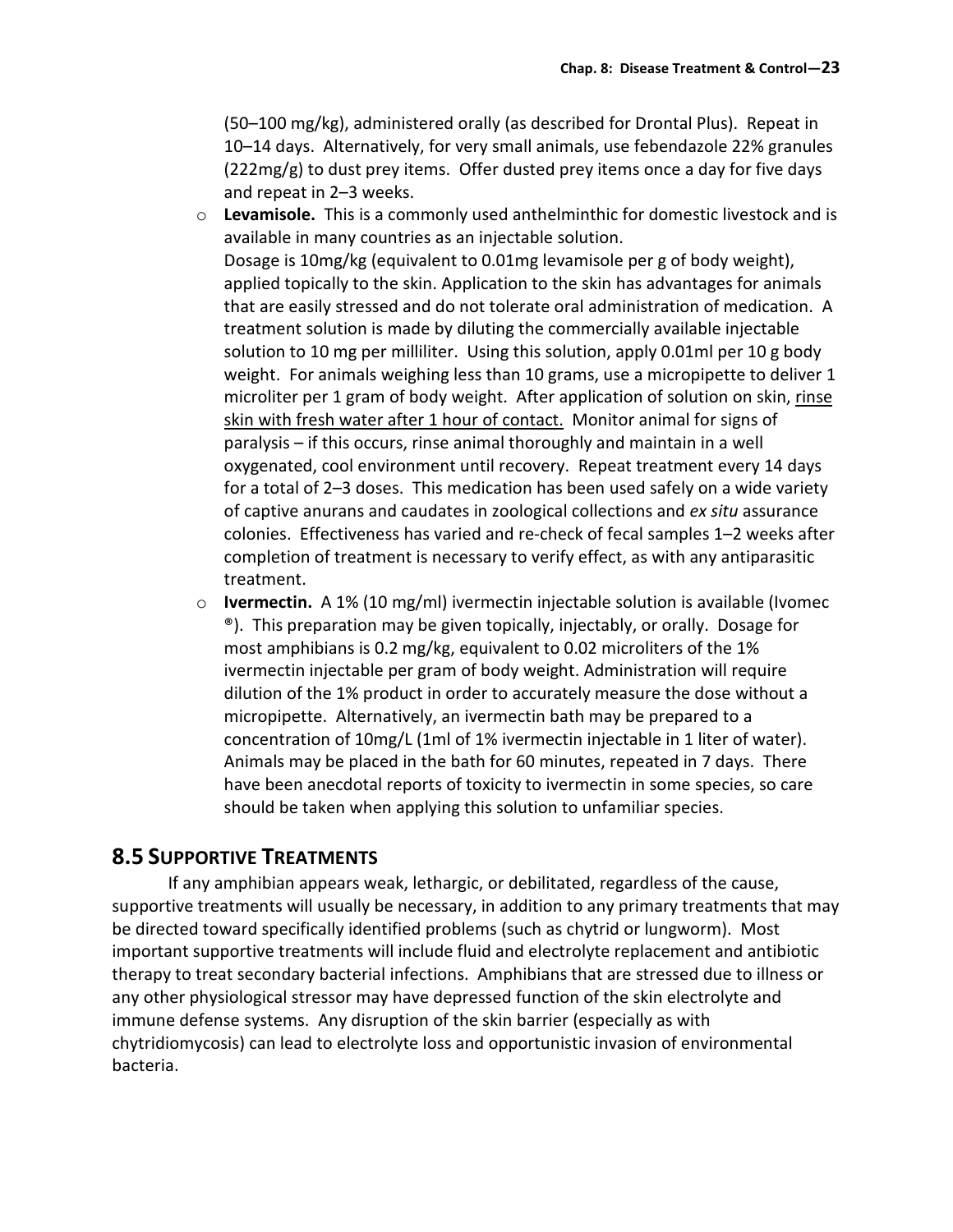# Electrolyte Formulas

Amphibians with chytridiomycosis or other pathogens can have significant electrolyte imbalances. Therefore, in addition to antifungal treatment, affected animals benefit from fluid and electrolyte therapy. Approaches to amphibian fluid therapy have been reviewed elsewhere (Wright & Whitaker, 2001). For mildly to moderately affected animals, electrolyte baths such as amphibian Ringer's solution applied continuously for aquatic species or supplied as a water source for terrestrial species, may be adequate. For depressed or moribund animals, intracoelomic administration of balanced (non-lactated) electrolyte solutions diluted 1:1 or 2:1 with 5% dextrose may be necessary.

### • Recipe for Amphibian Ringer's solution (1 liter)

- o Sodium chloride (NaCl), 6.6 grams
- $\circ$  Potassium chloride (KCl), 0.15 grams
- $\circ$  Calcium chloride (CaCl<sub>2</sub>), 0.15 grams
- $\circ$  Sodium bicarbonate (NaHCO<sub>3</sub>), 0.2 grams

Add distilled water to make 1 liter of solution. Mix solution thoroughly to ensure that all crystals are dissolved. Agitate thoroughly before use. Keep in a closed container to reduce evaporation (Wright and Whitaker 2001). If dry chemicals are purchased, it is convenient to premix the appropriate chemicals in separate individual bags that are ready to be added to water. There are also convenient and inexpensive premixed concentrated liquid stock solutions commercially available: http://www.enasco.com/product/SA09708(LM)M

### • Recipe for Whitaker-Wright Solution (1 liter of 100% stock solution)

- o Sodium chloride (NaCl), 113 grams
- o Magnesium sulfate (MgSO4∙7H2O), 8.6 grams
- $\circ$  Calcium chloride (CaCl<sub>2</sub>), 4.2 grams
- o Potassium chloride (KCl), 1.7 grams

"Dissolve crystals thoroughly in distilled water. Keep container covered to prevent evaporation. Add Trizma (7.4) base, fish grade, as needed to stabilize pH of solution between 7.0 and 7.3" (Wright and Whitaker, 2001). This is a stock solution that must be diluted before use. A 12% Whitaker-Wright solution has been used as an oral electrolyte supplement for frogs with chytridiomycosis (Voyles et al., 2009; Berger et al., 2010). A 12% solution is made by adding 12 ml of stock solution to 88 ml of distilled water.

# Antibiotics

 The most common types of bacteria present in the aquatic and semi-aquatic environment of amphibians are Gram-negative bacteria, such as Aeromonas spp., and these are the most common secondary invaders (Wright & Whitaker, 2001). Antibiotics should be selected with a strong spectrum of activity against Gram-negative bacteria.

> • Enrofloxacin (Baytril) is a good first-choice antibiotic as it does have a good Gram-negative spectrum of activity and good distribution to tissues and bodily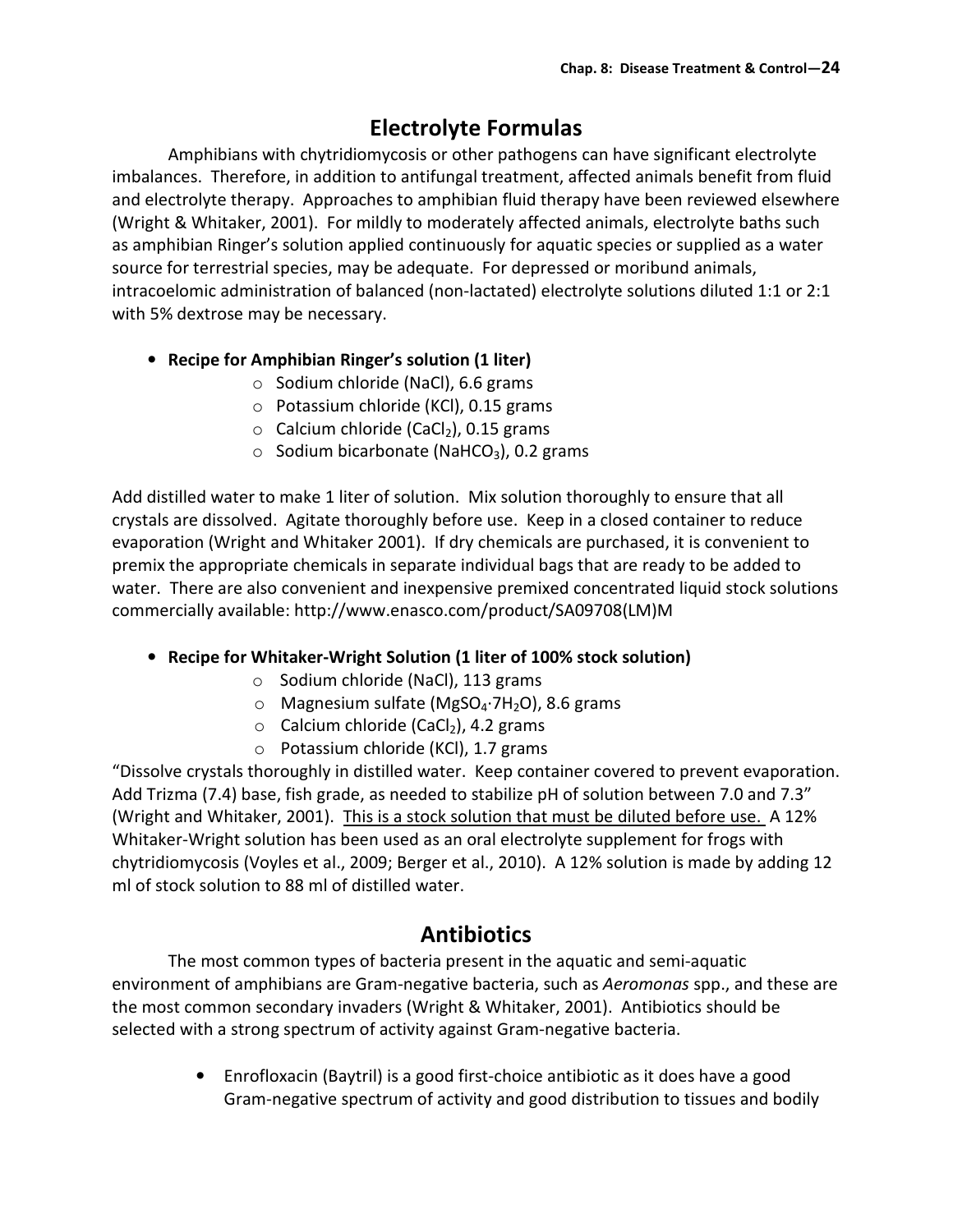fluids. The most commonly used form is a 2.27% (22.7 mg/ml) injectable solution (Baytril). This solution is very caustic to tissues, however, as it has a pH of approximately 10 and needs to be diluted prior to use.

 $\circ$  Dilute the 2.27% injectable Baytril 1:1 with 0.9% sodium chloride prior to use, to create 1.13% solution (11.35mg/ml). Dosage is .01mg enrofloxacin per gram of body weight. Therefore, calculate: (Body weight  $x.01$  ÷ 11.35 = volume in ml. For animals weighing less than 10 grams, use micropipette for accurate dosing. If micropipette is not available, 1 drop of 1.13% solution from the tip of a 25 gauge needle is an adequate approximation. Continue once a day for at least 7 days. Ideally, antibiotic use should continue at least several days beyond the resolution of visible lesions. If lesions are not improving or become worse, consideration should be given to an alternate diagnosis or treatment.

## 8.6 EUTHANASIA

 A variety of euthanasia methods have been described for amphibians including bath immersion in tricaine methanesulfonate (MS-222) or benzocaine; injection of barbituates such as pentobarbital; and physical methods such as pithing. These methods have been discussed in reviews of animal euthanasia methods (www.avma.org/issues/animal\_welfare/euthanasia.pdf)

 Immersion in tricaine methanesulfonate (MS-222) (Finquel®, Argent Chemical Laboratories) is one of the least stressful euthanasia methods and interferes the least with diagnostic laboratory testing such as necropsy and histopathology. Animals are placed into a bath containing 1.0 to 3.0 grams of MS-222 per liter. Animals are left in solution until they are unresponsive to stimulation and there is evidence that cardiac activity has ceased. Benzocaine hydrochloride is a related drug to MS-222 and can be administered by bath at least 250mg per liter.

### 8.7 REFERENCES

- Berger L., R. Speare, A. P. Pessier, J. Voyles, and L. F. Skerratt. 2010. Review of treatments for chytridiomycosis. Diseases of Aquatic Organisms:in press.
- Berger, L., R. Speare, H. B. Hines, G. Marantelli, A. D. Hyatt, K. R. McDonald, L. F. Skerratt, V. Olsen, J. M. Clarke, G. Gillespie, M. Mahony, N. Sheppard, C. Williams, and M. J. Tyler. 2004. Effect of season and temperature on mortality in amphibians due to chytridiomycosis. Australian Veterinary Journal 82:434–439.
- Bishop, P. J, R. Speare, R. Poulter, M. Butler, B. J. Speare, A. D. Hyatt, V. Olsen, and A. Haigh. 2009. Elimination of the amphibian chytrid fungus Batrachochytrium dendrobatidis by Archey's frog Leiopelma archeyi. Diseases of Aquatic Organisms 84:9–15.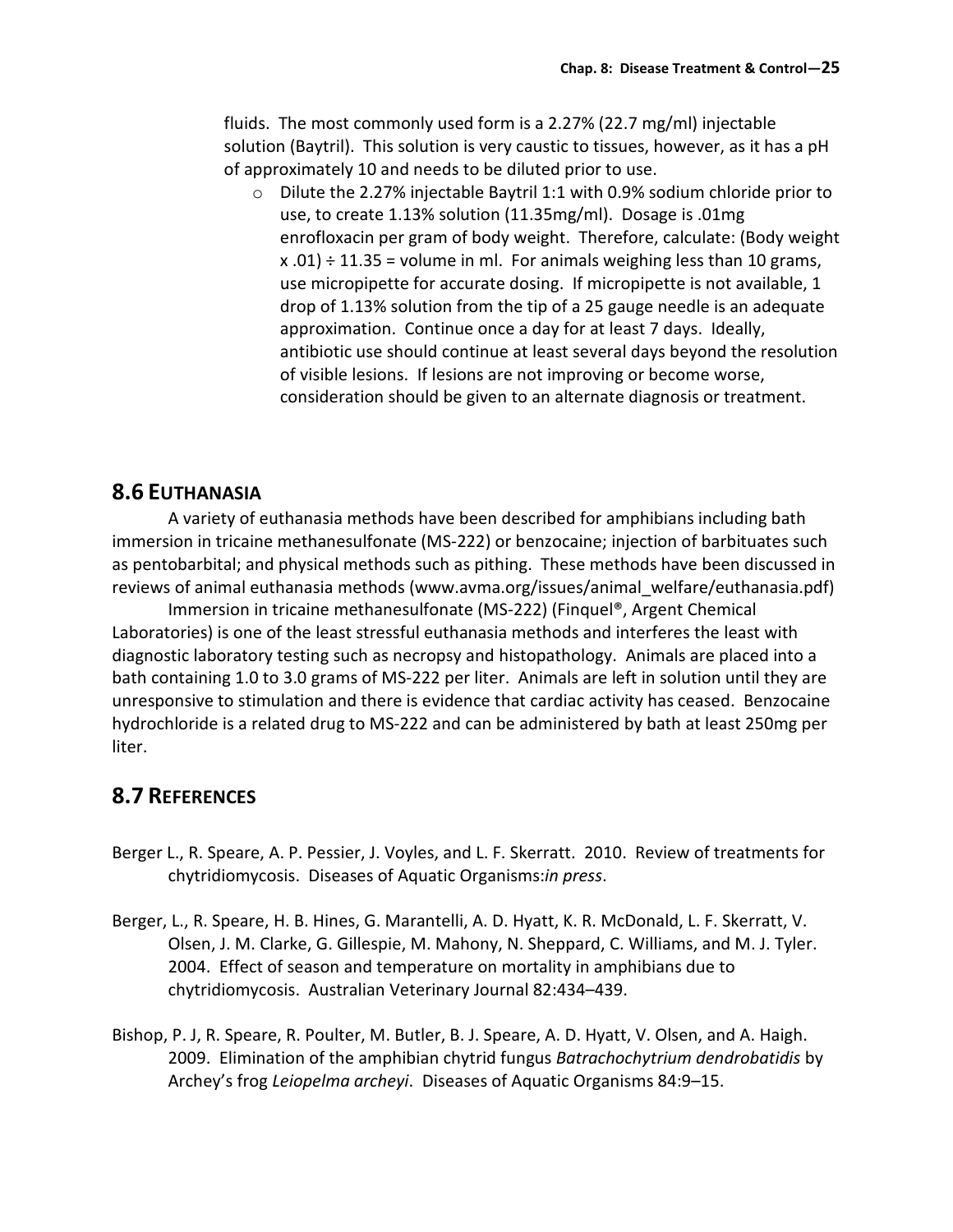- Bowerman, J., C. Rombough, S. Weinstock, and G. Padgett-Flohr. 2010. Terbinafine hydrochloride in ethanol effectively clears Batrachochytrium dendrobatidis in amphibians. Journal of Herpetological Medicine and Surgery 20:24-28.
- Brunner, J. L, D. M. Schock, E. W. Davidson, and J. P. Collins. 2004. Intraspecific reservoirs: complex life history and the persistence of a lethal Ranavirus. Ecology 85:560–566.
- Driskell, E. A., D. L. Miller, S. L. Swist, and Z. S. Gymesi. 2009. PCR detection of Ranavirus in adult anurans from the Louisville Zoological Garden. Journal of Zoo and Wildlife Medicine 40:559–563.
- Forzan, M. J., H. Gunn, and P. Scott. 2008. Chytridiomycosis in an aquarium collection of frogs: diagnosis, treatment and control. Journal of Zoo and Wildlife Medicine 39:406–411.
- Gagliardo R, P. Crump, E. Griffiths, J. R. Mendelson III, H. Ross, and K. C. Zippel. 2008. The principles of rapid response for amphibian conservation using the programmes in Panama as an example. International Zoo Yearbook 42:125–135.
- Garner, T. W. J, G. Garcia, B. Carroll, and M. C. Fisher. 2009. Using itraconazole to clear Batrachochytrium dendrobatidis infection and subsequent depigmentation of Alytes muletensis tadpoles. Diseases of Aquatic Organisms 83:257–260.
- Groff, A. Mughannam, T. S. McDowell, A. Wong, M. J. Dykstra, F. L. Frye, and R. P. Hedrick. 1991. An epizootic of cutaneous zygomycosis in cultured dwarf African clawed frogs (Hymenochirus curtipes) due to Basidiobolus ranarum. Journal of Medical and Veterinary Mycology 29:215–223.
- Jancovich, J. K., E. W.Davidson, J. F. Morado, B. L. Jacobs, and J. P. Collins. 1997. Isolation of a lethal virus from the endangered tiger salamander Ambystoma tigrinum stebbinsi. Diseases of Aquatic Organisms 31:161–167
- Johnson, M. L., and R. Speare. 2003. Survival of Batrachochytrium dendrobatidis in water: quarantine and disease control implications. Emerging Infectious Diseases 9:922–925.
- Johnson, M. L., L. Berger, L. Philips, and R. Speare. 2003. Fungicidal effects of chemical disinfectants, UV light, desiccation and heat on the amphibian chytrid Batrachochytrium dendrobatidis. Diseases of Aquatic Organisms 57:255–260.
- Johnson, M. L., and R. Speare. 2005. Possible modes of dissemination of the amphibian chytrid Batrachochytrium dendrobatidis in the environment. Diseases of Aquatic Organisms 65:181–186.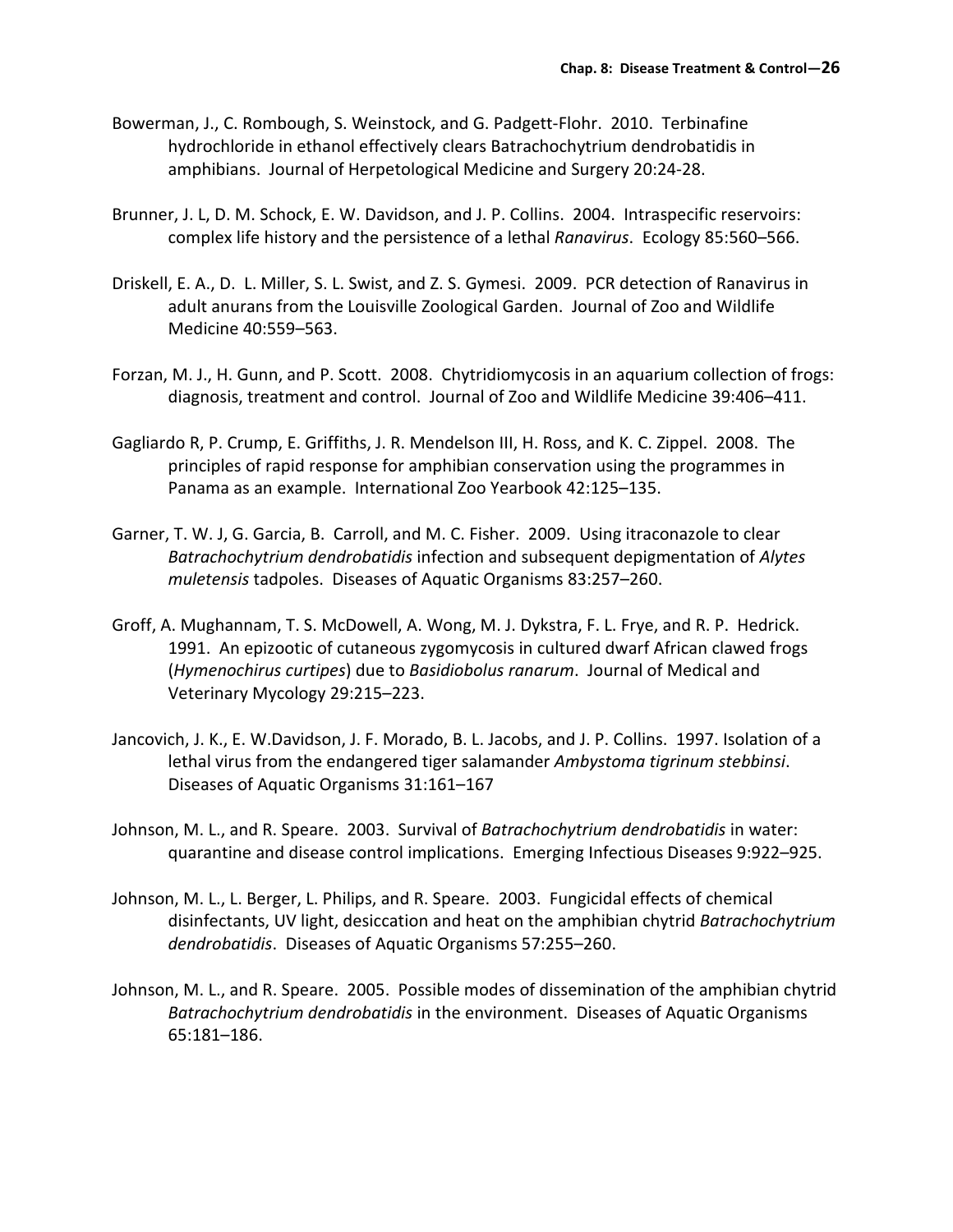- Jones, M., D. Paddock, L. Bender, J. Allen, M. Schrenzel, A. Pessier. 2012. Treatment of chytridiomycosis with reduced-dose itraconazole. Disease of Aquatic Organisms 99:243- 249.
- Lamirande, E. W., and D. K. Nichols. 2002. Effects of host age on susceptibility to cutaneous chytridiomycosis in blue-and-yellow poison dart frogs (Dendrobates tinctorius). Pp. 3– 13 In: McKinnell, R. G., and D. L. Carlson (eds.), Proceedings of the Sixth International Symposium on the Pathology of Amphibians and Reptiles, Saint Paul, Minnesota, USA.
- Langdon, J. S. 1989. Experimental transmission and pathogenicity of epizootic haematopoietic necrosis virus (EHNV) in redfin perch, Perca fluviatilis L., and 11 other teleosts. Journal of Fish Diseases 12:295–310.
- Lee, S., K. C. Zippel, L. Ramos, and J. Searle. 2006. Captive breeding programme for the Kihansi spray toad at the Wildlife Conservation Society, Bronx, New York. International Zoo Yearbook 40:241–253.
- Lotz, J. M. 1997. Special topic review: viruses biosecurity and specific pathogen free stocks in shrimp agriculture. World Journal of Microbiology and Biotechnology 13:405–413.
- Lyles, A.M., and A. P. Dobson. 1993. Infectious disease and intensive management: population dynamics, threatened hosts, and their parasites. Journal of Zoo and Wildlife Medicine 24:315–326.
- Martel, A., P. Van Rooij, G. Vercauteren, K. Baert, L. Van Waeyenberghe, P. Debacker, T. Garner, T. Woeltjes, R. Ducatelle, F. Haesebrouck, and F. Pasmans. 2011. Developing a safe antifungal treatment protocol to eliminate Batrachochytrium dendrobatidis from amphibians. Medical Mycology 49:143-149.
- Miller, D. L., S. Rajeev, M. Brookins, J. Cook, L. Whittington, and C. A. Baldwin CA. 2008. Concurrent infection with Ranavirus, Batrachochytrium dendrobatidis, and Aeromonas in a captive anuran colony. Journal of Zoo and Wildlife Medicine 39:445–449.
- Nichols, D. K., E. W. Lamirande, A. P. Pessier, and J. E. Longcore. 2000. Experimental transmission and treatment of cutaneous chytridiomycosis in poison dart frogs. Pp 42– 44 In: Proceedings of the American Association of Zoo Veterinarians and International Association for Aquatic Animal Medicine Joint Conference, New Orleans, Louisiana, USA, 17–21 September 2000.
- Parker, J. M., I. Mikaelian, N. Hahn, and H. E. Diggs. 2002. Clinical diagnosis and treatment of epidermal chytridiomycosis in African clawed frogs (Xenopus tropicalis). Comparative Medicine 52:265–268.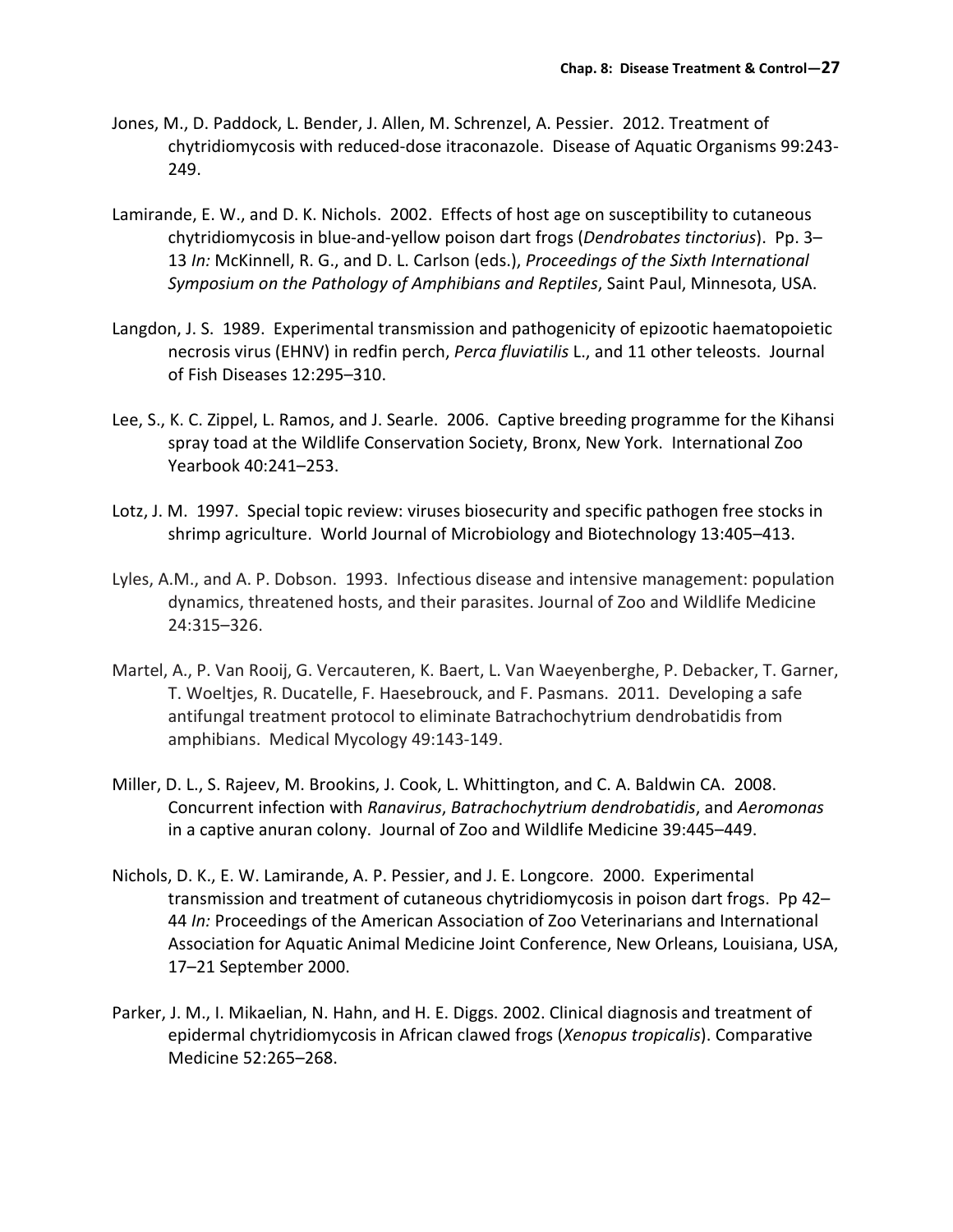- Pasmans, F., S. Blahak, A. Martel, N. Pantchev, and P. Zwart. 2008. Ranavirus-associated mass mortality in imported red tailed knobby newts (Tylototriton kweichowensis): a case report. The Veterinary Journal 176:257–259
- Pessier, A. P. 2008. Management of disease as a threat to amphibian conservation. International Zoo Yearbook 42:30–39.
- Poynton, S. L., and B. R. Whitaker. 2001. Protozoa and metazoa infecting amphibians. Pp. 193–221 In: Wright, K. M., and B. R. Whitaker, Amphibian Medicine and Captive Husbandry (eds.). Krieger Publishing, Malabar, Florida, USA.
- Piotrowski, J. S., S. L. Annis, J. E. Longcore, 2004. Physiology of Batrachochytrium dendrobatidis, a chytrid pathogen of amphibians. Mycologia 96:9–15.
- Rojas, S., K. Richards, J. K. Jancovich, and E. W. Davidson. 2005. Influence of temperature on Ranavirus infection in larval salamanders Ambystoma tigrinum. Diseases of Aquatic Organisms 63:95–100.
- Retallick, R. W. R., and V. Miera. 2007. Strain differences in the amphibian chytrid Batrachochytrium dendrobatidis and non-permanent, sub-lethal effects of infection. Diseases of Aquatic Organisms 75:201–207.
- Robert, J., L Abramowitz, J. Gantress, and H. Morales. 2007. Xenopus laevis: a possible vector of Ranavirus infection. Journal of Wildlife Diseases 43:645–652.
- Stockwell, M., J. Clulow, and M. Mahony. 2012. Sodium chloride inhibits the growth and infective capacity of the amphibian chytrid fungus and increases host survival rates. PLoS One 7(5): e36942.
- Tamukai, K., Y. Une, A. Tominaga, K. Suzuki, and K. Goka. 2011. Treatment of spontaneous chytridiomycosis in captive amphibians using itraconazole. Journal of Veterinary Medical Science 73:155-159.
- Voyles, J., L. Berger, S. Young, R. Speare, R. Webb, J. Warner, D. Rudd, R. Campbell, and L. F. Skerratt. 2007. Electrolyte depletion and osmotic imbalance in amphibians with chytridiomycosis. Diseases of Aquatic Organisms 77:113–118.
- Voyles, J., S. Young, L. Berger, C. Campbell, W. F. Voyles, A. Dinudom, D. Cook, R. Webb, R. A. Alford, L. F. Skerratt, and R. Speare. 2009. Pathogenesis of chytridiomycosis, a cause of catastrophic amphibian declines. Science 326:582–585
- Woodhams, D. C., R. A. Alford, and G. Marantelli. 2003. Emerging disease of amphibians cured by elevated body temperature. Diseases of Aquatic Organisms 55:65–67.